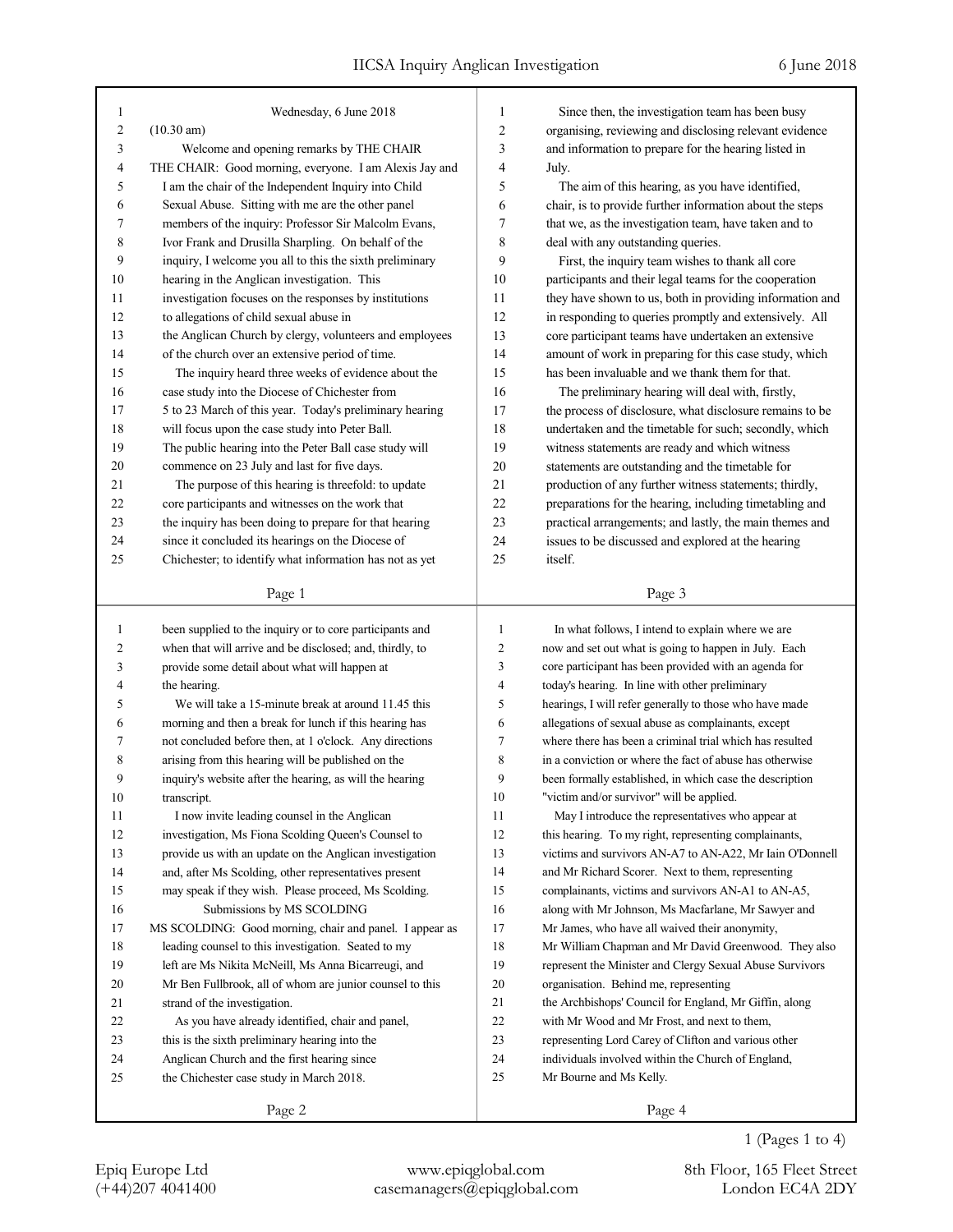| 1              | Turning behind Mr O'Donnell and Mr Chapman, there is     | $\mathbf{1}$   | provides material which has been provisionally redacted  |
|----------------|----------------------------------------------------------|----------------|----------------------------------------------------------|
| 2              | Mr Phillips representing the Ecclesiastical Insurance    | $\overline{c}$ | by the inquiry to the individual or organisation who     |
| 3              | Office and Ms Shurmer, his instructing solicitor.        | 3              | originally provided it to us, who we call the material   |
| 4              | Turning to those, shall we say, facing you, one has      | 4              | provider, so that they can review and make any comments  |
| 5              | Mr Underwood, who represents Sussex Police, and his      | 5              | on the proposed redactions. This is an invaluable part   |
| 6              | instructing solicitors. One then has Mr Brown who        | 6              | of the redaction process and serves to provide an        |
| 7              | represents the Crown Prosecution Service. Behind that,   | 7              | additional level of checking to ensure that              |
| 8              | one has Mr Jones, who represents Peter Ball, the former  | 8              | the redactions are appropriate prior to disclosure.      |
| 9              | Bishop of Lewes and Gloucester. Next to Mr Jones is      | 9              | All material providers are encouraged to carefully       |
| 10             | Ms Leek, who represents Northamptonshire Police. And     | 10             | review the proposed redactions to ensure that            |
| 11             | last, but by no means least, one has Mr Boyle, who       | 11             | inappropriate, sensitive or confidential information is  |
| 12             | represents Gloucestershire along with Mr Rathmell. And   | 12             | not disclosed.                                           |
| 13             | Ms McGahey who represents the Department of Education.   | 13             | We are very grateful to the material providers for       |
| 14             | I believe most of those individuals are familiar to      | 14             | the time and care they have taken in this respect to     |
| 15             | you from either this or other investigations, in any     | 15             | date. If there are any queries or concerns relating to   |
| 16             | event.                                                   | 16             | the redactions applied by the investigation team, it     |
| 17             | At this time, the investigation team is pleased to       | 17             | would be useful to know of this as quickly as possible   |
| 18             | report that all of the material relating to              | 18             | so that final decisions can be made by the inquiry.      |
| 19             | the Peter Ball case study which is within the inquiry's  | 19             | As identified at previous hearings,                      |
| 20             | possession to date has been reviewed, redacted and       | 20             | the investigation team has adopted the guidance set out  |
| 21             |                                                          | 21             |                                                          |
| 22             | either disclosed or is at the stage of having been       | 22             | in the redaction protocol which is published on the      |
|                | provided to material providers for their comments prior  |                | inquiry's website.                                       |
| 23             | to final disclosure.                                     | 23             | I would like to take this opportunity to remind          |
| 24             | As, chair and panel, you will be aware, much of          | 24             | everyone that the material disclosed is subject to       |
| 25             | the disclosure relating to the Peter Ball case study was | 25             | a confidentiality undertaking signed by all core         |
|                | Page 5                                                   |                | Page 7                                                   |
|                |                                                          |                |                                                          |
|                |                                                          |                |                                                          |
| 1              | provided to core participants in advance of the          | 1              | participants. Information must not be placed in          |
| $\overline{2}$ | Chichester hearings.                                     | 2              | the public domain or used for other purposes prior to    |
| 3              | Chair, you will remember that as a whole for             | 3              | its being adduced in evidence or at the hearing.         |
| 4              | the Anglican investigation, we have received and         | 4              | If any core participants are aware of any further        |
| 5              | reviewed 206,863 pages of which approximately 104,000    | 5              | material which is on its way or any particular material  |
| 6              | related to the Peter Ball investigation or could be      | 6              | which may cause difficulties for the preparation of this |
| 7              | considered to be part and parcel of the Peter Ball       | 7              | case study for core participants, please could they      |
| 8              | investigation. Approximately 50,000 of those pages were  | 8              | inform the investigation team as quickly as possible,    |
| 9              | deemed to be relevant by the investigation team. 46,000  | 9              | who will then seek to work with them to try to resolve   |
| 10             | of those pages were disclosed in advance of the          | 10             | any difficulties.                                        |
| 11             | Chichester case study hearing because they had           | 11             | Turning now to witness evidence: as with                 |
| 12             | a crossover relevance to both Chichester and to the      | 12             | the documentary evidence, there is some overlap between  |
| 13             | Peter Ball case studies. A further 4,105 pages of        | 13             | the evidence which was sought for the Chichester case    |
| 14             | relevant material has been disclosed since the end of    | 14             | study and that for the Peter Ball case study. In the     |
| 15             | the Chichester hearing.                                  | 15             | interests of efficiency and in an attempt to avoid       |
| 16             | There are approximately 2,400 pages which are            | 16             | duplication, a large number of witness statements        |
| 17             | presently with material providers to allow them to check | 17             | relevant to the issues in Peter Ball were obtained and   |
| 18             | the redactions. We hope that all of this material will   | 18             | disclosed in advance of the hearing in March.            |
| 19             | be able to be disclosed by the end of next week.         | 19             | This included corporate evidence from                    |
| 20             | We therefore do not anticipate that this disclosure will | 20             | the Church of England about its structure, governance,   |
| 21             | materially impede any preparations for the hearing as    | 21             | permission to officiate and religious communities which  |
| 22             | the vast majority of the information has been in         | 22             | is of particular interest to this aspect of the case     |
| 23             | the hands of core participants for some months.          | 23             | study as Peter Ball was a member of a religious          |
| 24             | Many present are familiar with our redaction             | 24             | community for a large part of his clerical career.       |
| 25             | process. For those who are not, the investigation team   | 25             | Corporate evidence was also obtained and adduced         |
|                | Page 6                                                   |                | Page 8                                                   |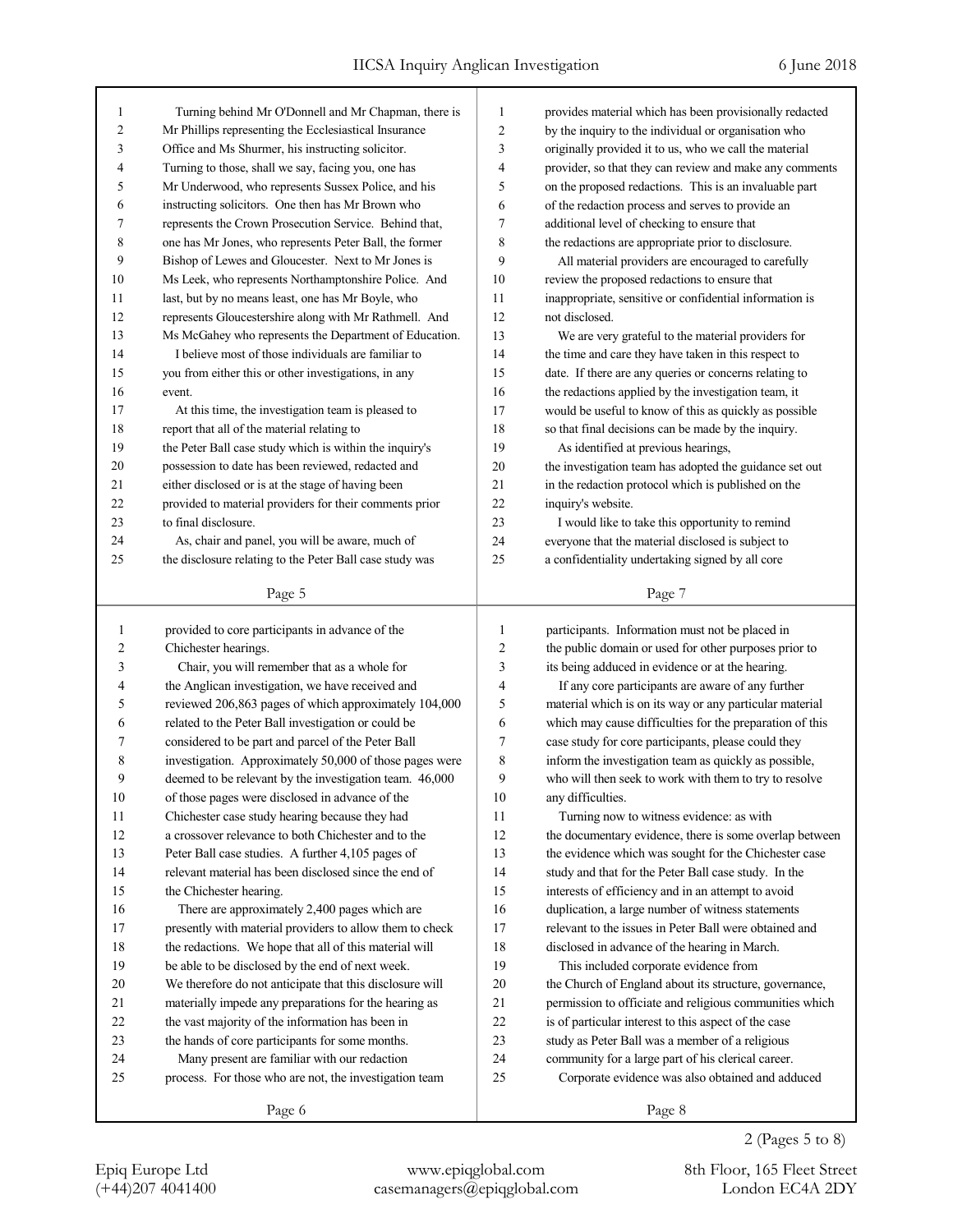| 1                       | about the safeguarding practices and procedures within   | $\mathbf{1}$   | officer during the 1992 Peter Ball criminal              |
|-------------------------|----------------------------------------------------------|----------------|----------------------------------------------------------|
| $\overline{\mathbf{c}}$ | the Church of England, both those which were in place in | $\overline{2}$ | investigation. That is likely to appear by the end of    |
| 3                       | 1992 and the changes which have subsequently been made.  | 3              | the week. So we are very much hoping by the end of next  |
| 4                       | Evidence was also obtained and adduced from past and     | 4              | week that material will be able to be finalised.         |
| 5                       | current Archbishops of Canterbury about their            | 5              | We are awaiting witness statements from a very small     |
| 6                       | involvement with Peter Ball before and after his         | 6              | number of other individuals who gave evidence to         |
| 7                       | resignation and, in particular, events between 2002 to   | 7              | the Moira Gibb inquiry, and so, therefore, core          |
| 8                       | date within Lambeth Palace.                              | 8              | participants will already have notes of those meetings,  |
| 9                       | Evidence from staff working at Lambeth Palace during     | 9              | which can form some basis of preparation.                |
| 10                      | 1992 to 2012 had already been obtained and oral evidence | 10             | We have also requested a witness statement from both     |
| 11                      | was also adduced about the circumstances in which        | 11             | His Royal Highness the Prince of Wales and his principal |
| 12                      | correspondence was found or received and the steps that  | 12             | private secretary. The Prince's solicitors have          |
| 13                      | Lambeth Palace did or did not take in respect of         | 13             | indicated their client's willingness to assist us and    |
| 14                      | Peter Ball.                                              | 14             | have raised a number of important issues for us to       |
| 15                      | Evidence has also been obtained and adduced from         | 15             | consider. This has led to lengthy and complex            |
| 16                      | individuals within the Diocese of Chichester about their | 16             | discussions and we are currently considering the latest  |
| 17                      | involvement in respect of Peter Ball. In addition,       | 17             | points they have raised. We hope to be able to provide   |
| 18                      | we have requested evidence from over 60 individuals for  | 18             | an update to core participants on this in the next       |
| 19                      | matters which specifically relate to Peter Ball himself. | 19             | couple of weeks.                                         |
| 20                      | We have received 38 witness statements in final form and | 20             | Turning now to organisation of documents in advance      |
| 21                      | 14 in draft form. We are still awaiting some draft       | 21             | of and at the hearing: as most people within this room   |
| 22                      | statements from a number of individuals and this was set | 22             | will be aware, the investigation team will not be        |
| 23                      |                                                          |                |                                                          |
|                         | out in a list which was circulated to core participants  | 23<br>24       | preparing hard copy bundles for the use of core          |
| 24                      | last Thursday, 31 May. To provide some broad             |                | participants to the inquiry. The hearing will be         |
| 25                      | information, we are awaiting four witness statements     | 25             | largely paperless. All material disclosed will be        |
|                         | Page 9                                                   |                | Page 11                                                  |
|                         |                                                          |                |                                                          |
|                         |                                                          |                |                                                          |
| 1                       | from complainants, victims and survivors or those who    | $\mathbf{1}$   | available electronically within the hearing room on      |
| $\overline{c}$          | worked with Peter Ball. In response to a very detailed   | $\overline{2}$ | a computer system. It will be possible to display        |
| 3                       | request, the CPS is preparing a number of separate       | 3              | disclosed material on screens located both at            |
| 4                       | witness statements from individuals who were involved in | 4              | the advocate's benches -- they are not here today but    |
| 5                       | the prosecution, or in advice around the prosecution, or | 5              | they will be at the hearing dates -- in the witness box  |
| 6                       | otherwise, of Peter Ball, between 1993 and 2014.         | 6              | and around the hearing room. Advocates are asked to      |
| 7                       | Two of these have been received in draft form. We        | 7              | identify materials to be placed up on screen in          |
| 8                       | are very grateful to them for the work that they have    | 8              | the hearing rooms by the unique reference number which   |
| 9                       | done on this to date and for the speedy way in which     | 9              | is found on the Relativity system and they are asked, if |
| $10\,$                  | they have responded to our requests. As all core         | $10\,$         | making requests pursuant to rule 10 of the               |
| 11                      | participants will have noticed, the mountain of material | 11             | Inquiry Rules, to set out the unique reference number if |
| 12                      | which we have received from them we have already         | 12             | reference to a document is required.                     |
| 13                      | disclosed. To assist core participants through the CPS   | 13             | The investigation team disclosed in advance of the       |
| 14                      | documentation, we have prepared and circulated an index  | 14             | Chichester hearing a list of core background documents   |
| 15                      | outlining the most relevant documents from               | 15             | for reference. These are a synthesis of material about   |
| 16                      | the investigation team's perspective which was           | 16             | safeguarding policies of the Church of England locally   |
| 17                      | circulated yesterday.                                    | 17             | and nationally and provide context to all of the         |
| 18                      | It is very much hoped that the CPS material will be      | 18             | Anglican case studies.                                   |
| 19                      | received in draft form by the end of next week and can   | 19             | There are four sets of documentation; set A was past     |
| 20                      | be finalised shortly thereafter.                         | $20\,$         | national safeguarding policies from 1995 to date; set B  |
| 21                      | We have received a draft corporate witness statement     | 21             | was present national safeguarding policies, including    |
| $22\,$                  | from Gloucestershire Police and from Chief Constable     | 22             | relevant ecclesiastical law and Clergy Discipline        |
| 23                      | Albert Pacey, who was chief constable in 1992/93, and    | 23             | Measure documents; type C were safeguarding policies in  |
| 24                      | we await a draft statement from former Detective         | 24             | respect of the Diocese of Chichester, which has          |
| 25                      | Inspector Wayne Murdock, who was the investigating       | 25             | relevance to the Peter Ball case study inasmuch as       |
|                         | Page 10                                                  |                | Page 12                                                  |

3 (Pages 9 to 12)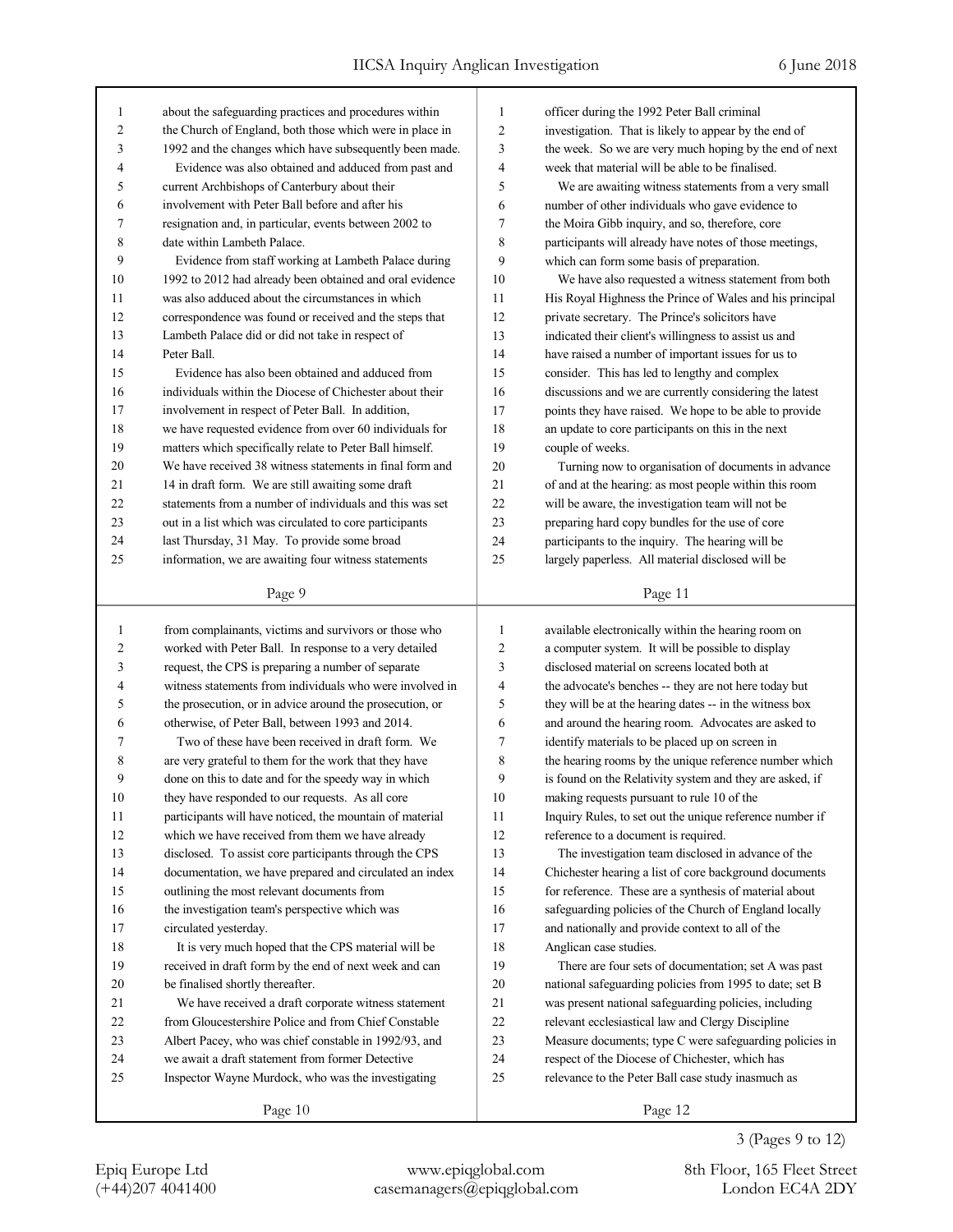| 1                       | Peter Ball was Bishop of Lewes between 1977 and 1992,                                                              | 1              | Given the number of core participants within this                                                         |
|-------------------------|--------------------------------------------------------------------------------------------------------------------|----------------|-----------------------------------------------------------------------------------------------------------|
| $\overline{\mathbf{c}}$ | and lastly, fourthly, a list of internal reports                                                                   | $\overline{c}$ | case study, this will, by necessity, mean that all other                                                  |
| 3                       | commissioned by the Church of England, including that by                                                           | 3              | core participants will be limited to a 10-minute opening                                                  |
| 4                       | Dame Moira Gibb which particularly concerned                                                                       | 4              | each. Each core participant who wishes to make an                                                         |
| 5                       | the Peter Ball situation.                                                                                          | 5              | opening statement should notify the inquiry at least                                                      |
| 6                       | In addition, the investigation team has circulated                                                                 | 6              | seven days before the hearing is due to start. Opening                                                    |
| 7                       | the following documentation for the assistance of core                                                             | 7              | statements will be scheduled to finish by lunchtime on                                                    |
| 8                       | participants within their preparation: firstly                                                                     | 8              | the first morning of the hearing, with closing                                                            |
| 9                       | a dramatis personae which identifies the key individuals                                                           | 9              | statements being made on the afternoon of 27 July 2018.                                                   |
| 10                      | who may be discussed during the hearing; secondly,                                                                 | 10             | Unlike the Chichester hearing, the length of this                                                         |
| 11                      | a detailed chronology of some 83 pages of the relevant                                                             | 11             | hearing means there will not be time for core                                                             |
| 12                      | dates which may be discussed and the relevant                                                                      | 12             | participants to have a day to prepare their closing                                                       |
| 13                      | information, which we hope provides a background                                                                   | 13             | statements. They will have permission, therefore, if                                                      |
| 14                      | narrative in effect for the use of all core                                                                        | 14             | they wish to do so, to supplement their oral submissions                                                  |
| 15                      | participants; thirdly, a schedule of allegations made                                                              | 15             | by way of written submissions; such submissions to be                                                     |
| 16                      | against Peter Ball identifying, as far as possible,                                                                | 16             | provided to the inquiry by 4.00 pm on 7 September 2018.                                                   |
| 17                      | the nature of those allegations and those allegations                                                              | 17             | These written submissions will then be published on                                                       |
| 18                      | for which pleas were entered by Peter Ball in 2015 or                                                              | 18             | the inquiry website within a reasonable timescale                                                         |
| 19                      | those allegations where a caution was issued in 1993;                                                              | 19             | thereafter.                                                                                               |
| 20                      | lastly, the CPS index to which I have already referred.                                                            | 20             | Turning now to oral evidence at the public hearing:                                                       |
| 21                      | The investigation have asked all core participants                                                                 | 21             | as chair, you have a wide discretion to decide which                                                      |
| 22                      | to comment upon these and identify any material errors,                                                            | 22             | witnesses will be called to give evidence at public                                                       |
| 23                      | us accepting that we are not infallible in this regard.                                                            | 23             | hearings, which evidence will be given orally and which                                                   |
| 24                      | We are very grateful to those who have already done so.                                                            | 24             | evidence may be read out. A provisional witness list                                                      |
| 25                      | Each witness, however, will have a paper bundle                                                                    | 25             | has been circulated of those witnesses that the inquiry                                                   |
|                         |                                                                                                                    |                |                                                                                                           |
|                         | Page 13                                                                                                            |                | Page 15                                                                                                   |
|                         |                                                                                                                    |                |                                                                                                           |
| $\mathbf{1}$            |                                                                                                                    | $\mathbf{1}$   |                                                                                                           |
| $\overline{c}$          | prepared for them at the hearing. This will be with                                                                | 2              | has determined it should hear from orally. This list                                                      |
| 3                       | them in the witness box. The paper bundles will include<br>the witness statement prepared for the inquiry hearing, | 3              | may be subject to change as a result of ongoing<br>preparation. A timetable for witnesses is being        |
| 4                       | exhibits, any previous witness statements or interviews                                                            | 4              | prepared and will be circulated once witnesses have                                                       |
| 5                       | they may have given, witness evidence from other                                                                   | 5              | confirmed their availability.                                                                             |
| 6                       | individuals which they may be asked about and documents                                                            | 6              |                                                                                                           |
| 7                       |                                                                                                                    | 7              | We hope to have the timetable out and firmed up by<br>the end of June 2018. The proposed witness list for |
| 8                       | which they may be referred to which are not included<br>within their exhibits.                                     | 8              | hearing was circulated last Thursday. All comments and                                                    |
| 9                       | The indices for these witness bundles will be                                                                      | 9              | submissions upon it as to any omissions or additions                                                      |
| $10\,$                  | circulated to core participants as soon as we are able                                                             | $10\,$         | requested or required should be received by 4.00 pm on                                                    |
| 11                      | and certainly before they are due to give evidence.                                                                | 11             | 14 June 2018. They will be carefully considered at that                                                   |
| 12                      | If ciphering has made the process of identification                                                                | 12             | time and the chair will make determinations in writing,                                                   |
| 13                      | of the individual discussed either within the witness                                                              | 13             | in cases of any dispute, as soon as possible thereafter.                                                  |
| 14                      | statement or within an exhibit to be relied upon                                                                   | 14             | It may be, if there is time, that some witness                                                            |
| 15                      | impossible, the inquiry will take steps to inform that                                                             | 15             | statements may be read, but only, of course, those                                                        |
| 16                      | witness of the individual's identity in a form which                                                               | 16             | portions which are directly relevant to the issues to be                                                  |
| 17                      | cannot then be accidentally disclosed.                                                                             | 17             | considered in the Peter Ball case study. There will be                                                    |
| $18\,$                  | Turning now to logistics and evidence at                                                                           | 18             | other witness statements, as I have already alluded to,                                                   |
| 19                      | the hearing: counsel to the inquiry will provide an oral                                                           | 19             | which have been gathered for background material, which                                                   |
| 20                      | opening on the morning of the first day of the hearing.                                                            | $20\,$         | counsel to the inquiry will make reference to within my                                                   |
| 21                      | This will be around an hour in length. In accordance                                                               | 21             | opening but which will not be read or witnesses called                                                    |
| $22\,$                  | with rule 11 of the Inquiry Rules 2006, the recognised                                                             | $22\,$         | to give live evidence.                                                                                    |
| 23                      | legal representatives of a core participant and any                                                                | $23\,$         | The full statement of any witness whose evidence is                                                       |
| 24                      | unrepresented core participant may make an opening and                                                             | 24             | heard live will be placed upon the website with                                                           |
| 25                      | closing statement to the inquiry panel.                                                                            | 25             | appropriate redactions.                                                                                   |
|                         | Page 14                                                                                                            |                | Page 16                                                                                                   |

4 (Pages 13 to 16)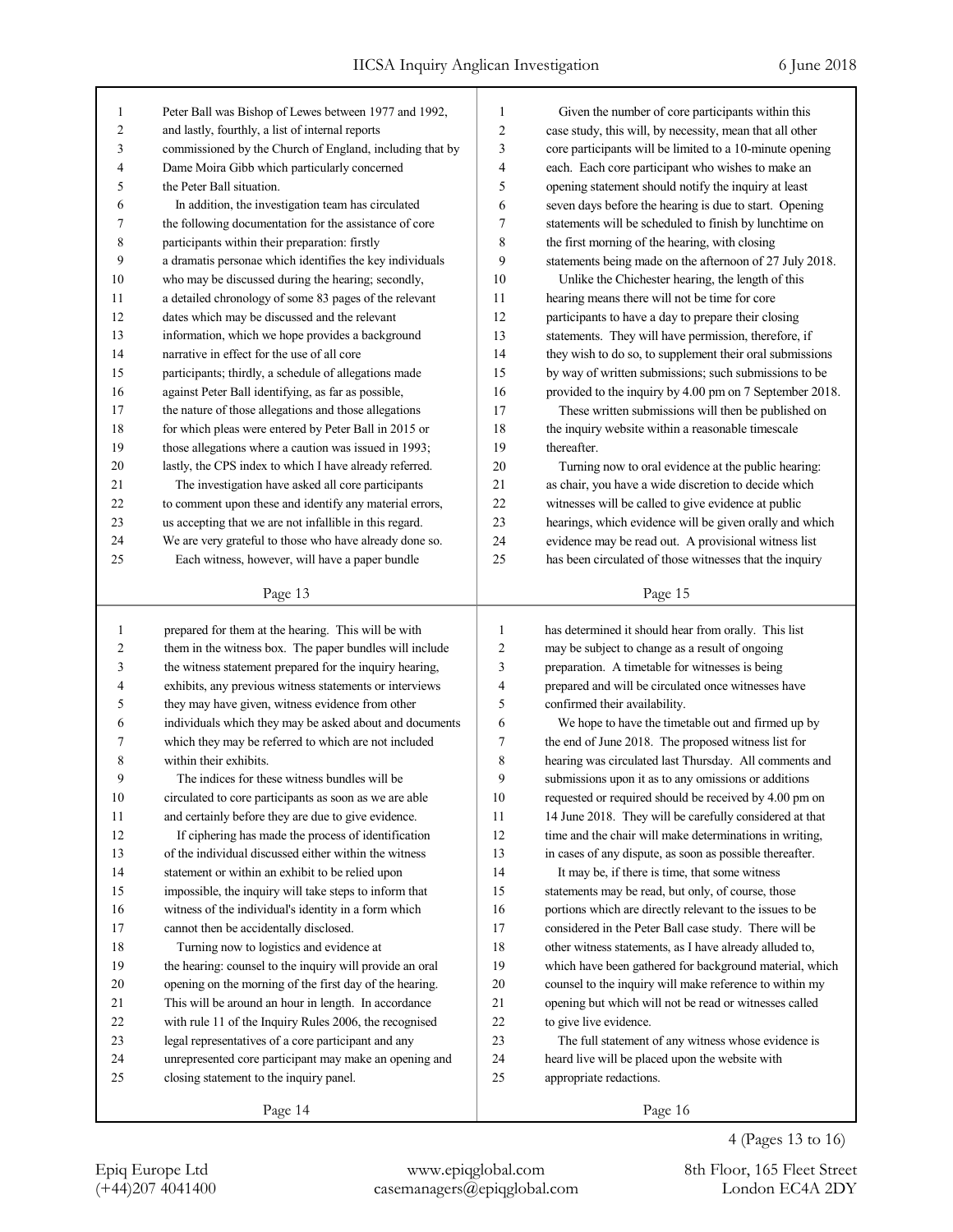| 1              | In addition, it is proposed to publish on the            | 1              | questioned either on oath or by way of affirmation by    |
|----------------|----------------------------------------------------------|----------------|----------------------------------------------------------|
| $\overline{2}$ | website all witness statements obtained for              | $\overline{2}$ | either leading or junior counsel to this particular      |
| 3              | the Peter Ball case study, save where: firstly,          | 3              | investigation. It is anticipated that the majority of    |
| $\overline{4}$ | the inquiry has received relevant submissions from       | 4              | the questioning of witnesses will be conducted by        |
| 5              | the witness or their representative as to why their      | 5              | counsel to the inquiry as is provided for by rule 10 of  |
| 6              | statement should not be published in full or in part     | 6              | the Inquiry Rules.                                       |
| $\tau$         | online; secondly, where the statement is from            | 7              | However, pursuant to rules $10(3)$ and $10(4)$ , the     |
| 8              | a complainant, victim or survivor, we do not routinely   | 8              | legal representatives of a witness or core participant   |
| 9              | publish them on the inquiry's website, but may do so on  | 9              | may apply to the chair for permission to ask questions   |
| 10             | a case-by-case basis; thirdly, where in all              | 10             | of a witness giving oral evidence. Under rule 10(5),     |
| 11             | circumstances, and having considered the evidence        | 11             | such applications must state: firstly, the issue in      |
| 12             | contained within the statement, it is not considered     | 12             | respect of which a witness is to be questioned or any    |
| 13             | necessary for it to be published on the website to       | 13             | additional documents that they consider the witness      |
| 14             | understand the context or the nature of the case study   | 14             | needs to be taken to; and, secondly, whether             |
| 15             | in and of itself.                                        | 15             | the questioning will raise new issues and, if not, why   |
| 16             | There are background witness statements which I have     | 16             | the questioning should be permitted. We are asking that  |
| 17             | already alluded to about practice, procedure, structure  | 17             | all rule 10 requests in this case should be made at      |
| 18             | and governance of the Church of England which again will | 18             | least a week before the start of the hearing on          |
| 19             | stand as evidence in this case. Likewise, all oral       | 19             | 23 July 2018.                                            |
| 20             | evidence which was given in the Chichester hearing       | 20             | Given the short nature of this hearing, there will       |
| 21             | already stands as evidence within this case study as     | 21             | not be time for lengthy discussions on the day that      |
| 22             | does all material placed upon the website during         | 22             | the witness is due to give evidence. We hope we have     |
| 23             | the course of that hearing, including read witness       | 23             | demonstrated flexibility within the Chichester case      |
| 24             | statements or witness statements placed upon the website | 24             | study on this issue, and core participants can, we hope, |
| 25             | during the course of the Chichester hearing.             | 25             | trust that we have identified the main thrust of the     |
|                |                                                          |                |                                                          |
|                | Page 17                                                  |                | Page 19                                                  |
|                |                                                          |                |                                                          |
|                |                                                          |                |                                                          |
| 1              | I remind everyone that the chair and panel have          | 1              | relevant evidence.                                       |
| $\overline{2}$ | determined that five days will be sufficient time to     | $\overline{2}$ | Core participants are also asked to provide              |
| 3              | cover the issues in this case study. We have, as you     | 3              | the inquiry's unique reference numbers with specific     |
| 4              | will have seen, a busy schedule of witnesses to be heard | 4              | page numbers where that is appropriate for any documents |
| 5              | in that time and, unfortunately, that therefore means it | 5              | relevant to their proposed questions so that these can   |
| 6              | will not be possible to hear from every witness who has  | 6              | be provided to the witness in good time.                 |
| 7              | relevant evidence or from every complainant, victim,     | 7              | On receipt of any application, the chair will            |
| 8<br>9         | survivor or core participant within this particular case | 8<br>9         | consider if the topics outlined are relevant and, if so, |
|                | study.                                                   |                | whether the witness should be asked about them in their  |
| $10\,$         | We will endeavour to ensure that witnesses have          | 10             | evidence by inquiry counsel or by a recognised legal     |
| 11             | circulated to them, before they are due to give          | 11             | representative. Permission will be granted for           |
| 12             | evidence, general topics for questioning. This is not    | 12             | the recognised legal representative to ask questions     |
| 13             | a list of every question to be asked but identifies      | 13             | only if the chair is satisfied that there is good reason |
| 14             | the broad list of issues to be covered so that adequate  | 14             | to do so and questioning by inquiry counsel is not       |
| 15             | preparations can be made. We have made a start upon      | 15             | adequate for these purposes.                             |
| 16             | these and, once we have the bulk of finalised            | 16             | If core participants know at this stage or wish to       |
| 17             | statements, they will be circulated as quickly as        | 17             | provide us with rule 10 requests earlier than a week     |
| 18             | possible thereafter.                                     | 18             | before the hearing, that would be very much welcomed.    |
| 19             | The references for any documents which witnesses may     | 19             | It would be also useful to know if they anticipate that  |
| 20             | be referred which have not been included in their        | 20             | they may be making such requests, even if such requests  |
| 21             | witness bundle will also be provided at that time so     | 21             | cannot be formulated with any particularity at this      |
| 22             | that the witness can examine the relevant documents in   | 22             | stage.                                                   |
| 23             | advance of questioning. There may be the odd exception   | 23             | There are exceptional circumstances which may arise      |
| 24             | to that rule, but hopefully it will be an exception.     | 24             | when it is necessary at the hearing for a recognised     |
| 25             | At the public hearings, each witness will be             | 25             | legal representative or an unrepresented core            |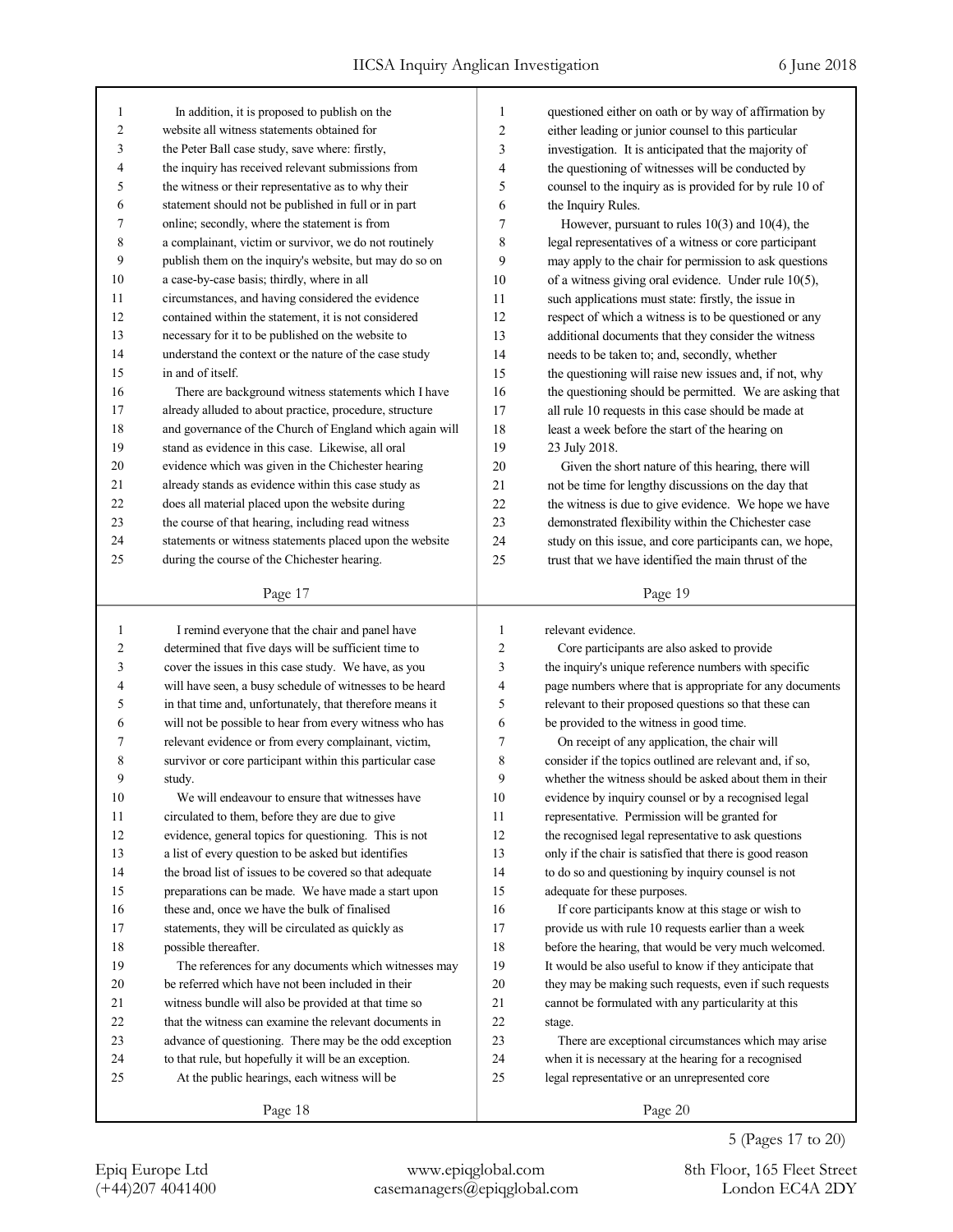| 1              | participant to seek permission orally from the chair to                                                           | 1              | Hearing transcripts will be uploaded to the inquiry         |
|----------------|-------------------------------------------------------------------------------------------------------------------|----------------|-------------------------------------------------------------|
| $\overline{c}$ | question a witness at the hearing.                                                                                | $\overline{c}$ | website at the end of each day, this usually happens by     |
| 3              | That should be, we hope, the exception rather than                                                                | 3              | 6.00 pm on the day in question. Videos of each day's        |
| 4              | the rule and it is expected that all applications will                                                            | 4              | hearing are posted on the inquiry's website after           |
| 5              | be made and determined by the chair before the witness                                                            | 5              | the conclusion of the hearing.                              |
| 6              | is called.                                                                                                        | 6              | Turning to special measures: in the April 2016              |
| 7              | Rule 10 applications received during the witness's                                                                | 7              | ruling I have already mentioned about broadcasting,         |
| 8              | evidence should only be necessary in exceptional                                                                  | 8              | the previous chair confirmed that protective measures       |
| 9              | circumstances such as where something unexpected has                                                              | 9              | are to be made available to anonymised witnesses; all       |
| 10             | arisen which might call for clarification.                                                                        | 10             | victims, survivor, complainants are anonymised, save        |
| 11             | For the avoidance of doubt, the purpose of                                                                        | 11             | where they have informed the chair and panel that they      |
| 12             | questioning by counsel to the inquiry is not to advocate                                                          | 12             | have waived their right to anonymity. There are             |
| 13             | for one position or another but to elicit the relevant                                                            | 13             | individuals who are coming to give oral evidence to whom    |
| 14             | evidence for the inquiry panel in a fair and impartial                                                            | 14             | these measures will apply. The following are intended       |
| 15             | manner. This does not mean that the questioning may not                                                           | 15             | to be the measures.                                         |
| 16             | on occasion be probing.                                                                                           | 16             | This will include: anonymised witnesses will give           |
| 17             | I turn now to broadcasting and special measures. In                                                               | 17             | their evidence in the hearing room without a screen.        |
| 18             | a ruling available on the inquiry's website dated                                                                 | 18             | The witnesses will be visible to the chair, panel,          |
| 19             | 13 April 2016, the former chair confirmed that                                                                    | 19             | counsel to the inquiry, a member of the core participant    |
| 20             | the public hearings would be broadcast. This is via                                                               | 20             | body or the core participant, if an individual, as well     |
| 21             | a live-stream link available on the inquiry's website.                                                            | 21             | as solicitor to the inquiry.                                |
| 22             | The previous chair ordered that a five-minute delay be                                                            | 22             | Depending upon the witness and the issues to be             |
| 23             | applied to the streaming service so that the broadcast                                                            | 23             | raised, it may be necessary that the core participant       |
| 24             | can be edited to remove material which would be either                                                            | 24             | lay client should sit behind the witness and not next to    |
| 25             | a breach of a restriction order or violate the right to                                                           | 25             | their legal representative if it is considered              |
|                |                                                                                                                   |                |                                                             |
|                | Page 21                                                                                                           |                | Page 23                                                     |
|                |                                                                                                                   |                |                                                             |
|                |                                                                                                                   |                |                                                             |
| $\mathbf{1}$   | anonymity granted to those who so qualify under the                                                               | 1              | appropriate. That will be dealt with on a case-by-case      |
| 2              | 1992 Act or which accuse a person of criminal conduct                                                             | 2              | basis.                                                      |
| 3<br>4         | without warning.                                                                                                  | 3<br>4         | Anonymised witnesses will not be filmed during their        |
| 5              | Chair, I will remind you of this again on the first                                                               | 5              | testimony and the camera will be directed towards           |
| 6              | day of the case study, but I ask you to formally amend                                                            | 6              | the inquiry panel and/or legal teams.                       |
|                | this ruling to provide for only a three-minute delay to<br>broadcast. This is because five minutes has led to too |                | The press and/or members of the public will be              |
| 7              |                                                                                                                   | 7              | excluded from the hearing room during the course of         |
| 8<br>9         | much delay, in effect, so those outside the hearing room                                                          | 8<br>9         | their testimony. They will be able to watch proceedings     |
|                | miss important evidence when the broadcast resumes.                                                               |                | in the waiting area of the hearing centre.                  |
| $10\,$         | Those who attended the hearing into Chichester will be                                                            | 10             | There may be occasions when such witnesses may              |
| 11             | aware that sometimes material is disclosed which                                                                  | 11             | require a support person to assist them during their        |
| 12             | violates the right to anonymity or accuses somebody of                                                            | 12             | oral evidence. In your discretion, chair, you have          |
| 13             | criminal conduct without warning. If that does happen,                                                            | 13             | indicated that there are occasions, based upon              |
| 14             | then the feed will be immediately broken and everyone                                                             | 14             | the particular circumstances presented, when you are        |
| 15             | waits until the feed is restarted. I will then invite                                                             | 15             | willing to permit this. The support person shall not        |
| 16             | you, chair, to make a specific restriction order editing                                                          | 16             | prompt nor otherwise seek to influence the witness in       |
| 17             | that material, the restriction order then being placed                                                            | 17             | the course of giving evidence. The support person shall     |
| 18             | upon the website as soon as is practicable thereafter.                                                            | 18             | not be a witness to the inquiry and shall not be            |
| 19             | Counsel to the inquiry will take all reasonable                                                                   | 19             | identified by name.                                         |
| 20             | steps to avoid such breaches, but all core participants                                                           | $20\,$         | The restriction order in respect of anonymised              |
| 21             | are reminded to advise their witnesses of the need to                                                             | 21             | witnesses shall apply to those who give evidence,           |
| 22             | maintain anonymity where this has been provided by                                                                | 22             | whether in person or by videolink. No anonymised            |
| 23             | the inquiry and there will be discussions before any                                                              | 23             | witness will be identified by name or through other         |
| 24             | witnesses come to give live evidence about any                                                                    | 24             | information which would lead to the identification of       |
| 25             | particular queries in that respect.<br>Page 22                                                                    | 25             | that individual. Each anonymised witness will be<br>Page 24 |

6 (Pages 21 to 24)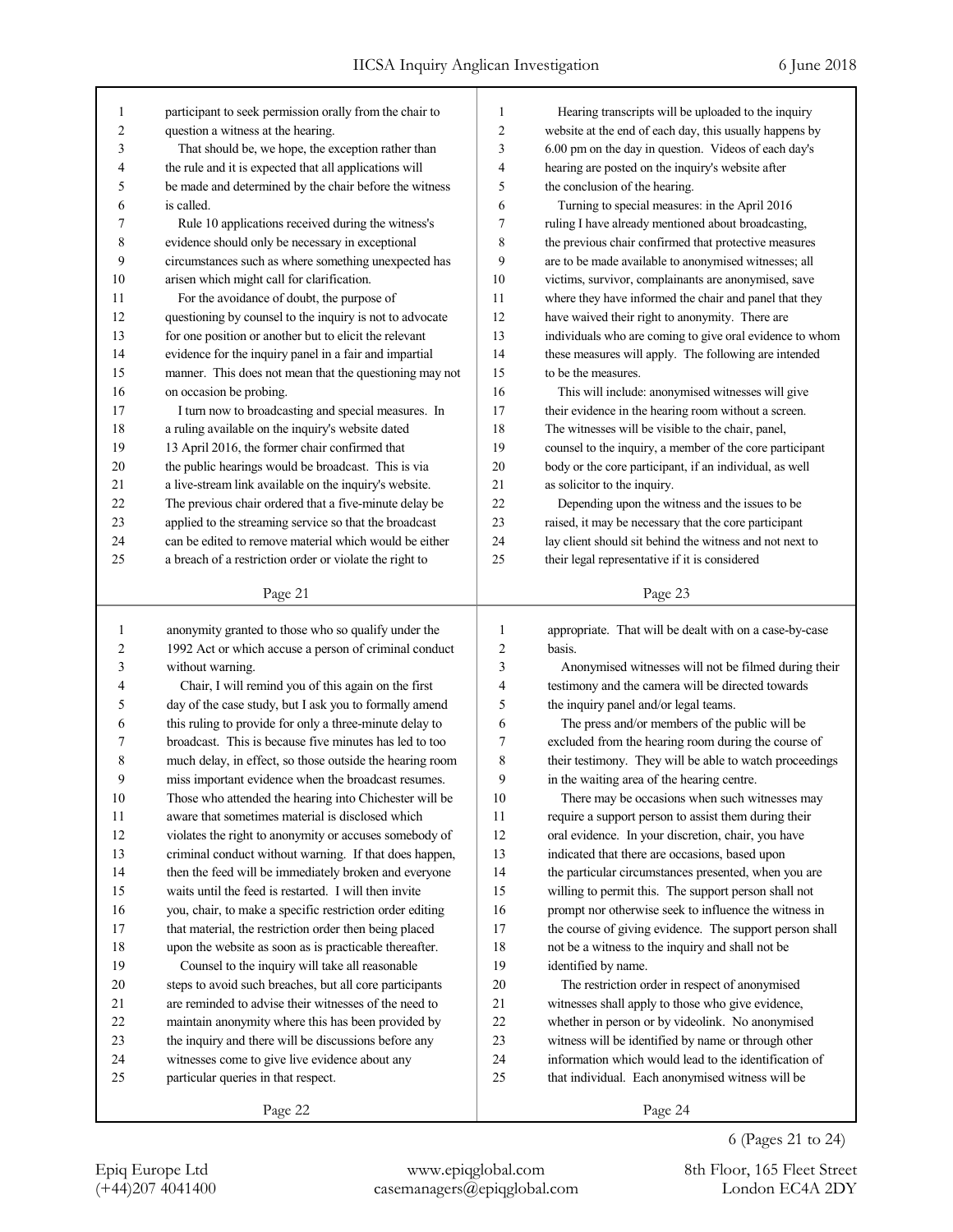| 1              | referred to by means of the cipher that they have been   | 1              | 1992/1993 to refer further information in relation to    |
|----------------|----------------------------------------------------------|----------------|----------------------------------------------------------|
| $\overline{c}$ | given by the inquiry.                                    | 2              | allegations concerning Peter Ball to the police and why  |
| 3              | Any observations about any additional measures which     | 3              | it took until 2010 for the full material and history to  |
| 4              | may well be specifically required, either for            | 4              | be referred by Lambeth Palace to the police for further  |
| 5              | the purposes of anonymity or because reasonable          | 5              |                                                          |
|                |                                                          |                | investigation.                                           |
| 6<br>7         | adjustments need to be made, should be provided by way   | 6<br>7         | 2. Why Peter Ball was cautioned rather than              |
|                | of a letter to the solicitor to the inquiry as soon as   |                | prosecuted for his offending in 1992 and what role       |
| 8              | possible and by 4.00 pm on 22 June 2018. If there are    | 8              | the CPS played within that decision.                     |
| 9              | any particular issues which arise, submissions may be    | 9              | 3. To what extent Gloucestershire Police                 |
| 10             | circulated to all core participants and may in due       | 10             | investigated to see if there were further allegations    |
| 11             | course be provided to the media if they wish to make     | 11             | against Peter Ball in 1992. As we know, allegations      |
| 12             | submissions on various proposals.                        | 12             | other than those relating to Neil Todd were made and     |
| 13             | Hearing dates and next steps: as has already been        | 13             | the investigation team and inquiry wishes to know what   |
| 14             | identified, the inquiry panel will sit for five days     | 14             | action was taken in relation to them and why the action  |
| 15             | from 23 July to 27 July inclusive. Normal sitting hours  | 15             | that was or was not taken took place.                    |
| 16             | will be 10.00 am to 4.15 pm with breaks for lunch but    | 16             | 4. Whether or not improper pressure was placed upon      |
| 17             | also with breaks for the transcribers both during        | 17             | either the CPS or the police or the church by            |
| 18             | the morning and afternoon sessions. On 23 July 2018,     | 18             | individuals who were prominent in public life in order   |
| 19             | the first day of the hearing, it will commence at        | 19             | for Peter Ball to avoid a criminal investigation or in   |
| 20             | 10.30 am.                                                | 20             | order to compel them to provide him with a caution       |
| 21             | Breaks will happen at around 11.15 and then again at     | 21             | rather than prosecute him.                               |
| 22             | around 3.00 to 3.15. Obviously, if reasonable            | 22             | 5. To what extent was the Church of England subject      |
| 23             | adjustments are required for particular witnesses, there | 23             | to improper pressure from individuals who were prominent |
| 24             | will be more frequent breaks.                            | 24             | in public life, both within the church institution and   |
| 25             | The inquiry will make arrangements to ensure that        | 25             | within other institutions to return Peter Ball to        |
|                | Page 25                                                  |                | Page 27                                                  |
|                |                                                          |                |                                                          |
|                |                                                          |                |                                                          |
| 1              | all witnesses are able to familiarise themselves with    | 1              | ministry or to not take steps to discipline him after he |
| 2              | the hearing room here at Pocock Street and will provide  | $\overline{c}$ | resigned in March 1992.                                  |
| 3              | them with appropriate counseling and psychological       | 3              | 6. To what extent the church or the police               |
| 4              | support, if they require it, both before, during and     | 4              | pressurised Peter Ball into resigning. If so, to what    |
| 5              | after any evidence which is given. The inquiry will      | 5              | extent was the church's objective to avoid press and     |
| 6              | also not compel anyone who is a complainant, victim or   | 6              | publicity and to what extent was the desire to avoid     |
| 7              | survivor to give oral evidence if they do not wish to do | 7              | such press and publicity appropriate in all              |
| 8              | SO.                                                      | 8              | the circumstances?                                       |
| 9              | Turning, lastly, to the issues for the Peter Ball        | 9              | 7. Why no disciplinary action was taken by               |
| 10             | hearing: as I identified at the preliminary hearing in   | 10             | the church against Peter Ball following his caution in   |
| 11             | January, much of the relevant factual narrative has been | 11             | 1993.                                                    |
| 12             | established by Dame Moira Gibb in her report which was   | 12             | 8. To what extent was the decision of Peter Ball to      |
| 13             | commissioned by the Church of England and published in   | 13             | resign influential on the CPS decision to proceed with   |
| 14             | June last year. The focus of Dame Moira's report,        | 14             | a caution and was one dependent upon the other?          |
| 15             | however, was on the role that the Church of England      | 15             | 9. Why the Church of England did not seek to find        |
| 16             | played in respect of Peter Ball and not necessarily      | 16             | out more about Peter Ball's offending or why there was   |
| 17             | other institutions.                                      | 17             | limited communication about the nature and extent of his |
| 18             | As a result of Dame Moira's report, the focus of the     | 18             | offending from the police and other institutions to      |
| 19             | hearing in July 2018 will not be so much upon what       | 19             | the church so that it could be clear about the risks     |
| 20             | happened within the church itself, although some issues  | 20             | that Peter Ball may have continued to pose to young      |
| 21             | do still need to be examined, but why things happened in | 21             | people.                                                  |
| 22             | the way that they did.                                   | 22             | 10. Why Peter Ball was granted permission to             |
| 23             | This will involve examination of the following           | 23             | officiate in various forms and was permitted to return   |
| 24             | topics and issues:                                       | 24             | to ministry, albeit in a partial and incomplete manner   |
| 25             | 1. Why the church may have failed to take steps in       | 25             | after his resignation, given his offending, and to       |
|                | Page 26                                                  |                | Page 28                                                  |

7 (Pages 25 to 28)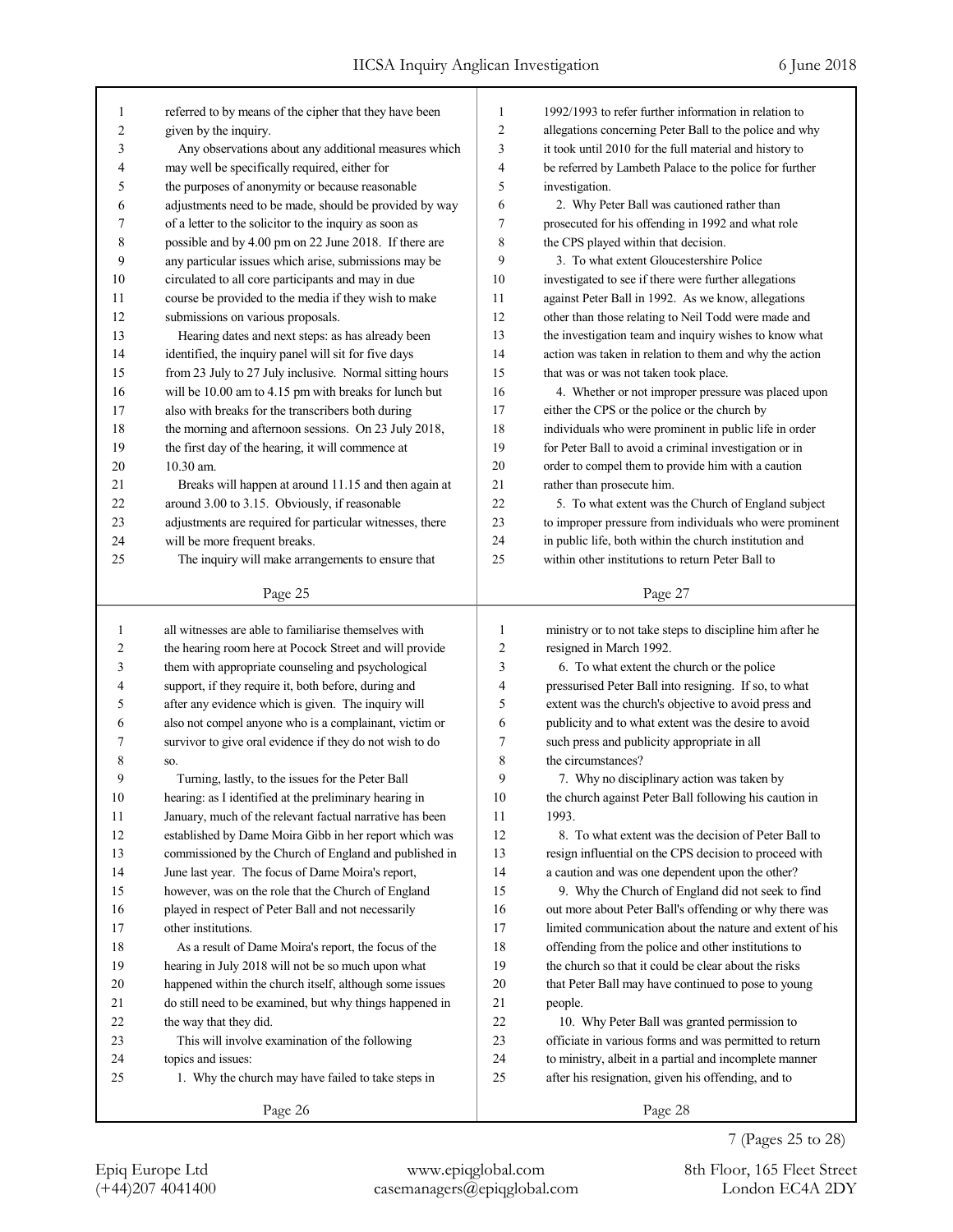| 1      | explain and understand the circumstances in which such   | 1                       | (xi) How far the church has changed in response to         |
|--------|----------------------------------------------------------|-------------------------|------------------------------------------------------------|
| 2      | permission to officiate was granted.                     | 2                       | the Peter Ball affair, not only in terms of its response   |
| 3      | 11. Whether the church took any steps to assess          | 3                       | to the Gibb Report and the steps it has taken, and is      |
| 4      | the risk that Peter Ball may have posed between his      | 4                       | taking, to deal with the recommendations made within       |
| 5      | resignation in 1992 and 2009, when a risk assessment did | 5                       | them, but also how far it has reflected upon the issues    |
| 6      | take place, and if no steps were taken to assess         | 6                       | which I have identified above and wider questions, for     |
| 7      | the risk, why that was the case.                         | 7                       | example, about the regulation of monastic orders.          |
| 8      | 12. Whether or not a similar senior figure within        | 8                       | (xii) How far has the church, for example, changed         |
| 9      | the church would be treated in the same manner today and | 9                       | its relationship with the police and prosecutorial         |
| 10     | for similar reasons and, if not, why not.                | 10                      | authorities in order to have better lines of               |
| 11     | 13. Whether or not there are any cultural factors        | 11                      | communication?                                             |
| 12     | arising from the case of Peter Ball which reflect        | 12                      | Since the hearing in January 2018, chair, there has        |
| 13     | difficulties both within the Church of England and       | 13                      | been one new application for core participant              |
| 14     | within society as a whole at that time and subsequently. | 14                      | designation, namely, that of the Chief Constable of        |
| 15     | This will involve examining:                             | 15                      | Northamptonshire Police. You have approved this            |
| 16     | (i) How far Peter Ball was able to avoid exposure of     | 16                      | application, chair and that is why Ms Leek is here         |
| 17     | his offending because of his position of prominence;     | 17                      | today.                                                     |
| 18     | (ii) How far he was deferred to and his scheme,          | 18                      | Chair, nobody has identified to me prior to my             |
| 19     | the "Give a Year to God" scheme, not investigated,       | 19                      | standing up that they wish to make any submissions to      |
| 20     | firstly, because he was a Bishop, but also because he    | 20                      | you. I now obviously sit down and allow any of the core    |
| 21     | was perceived to have influential friends;               | 21                      | participants, but I would ask that, if Mr Greenwood or     |
| 22     | (iii) How far his charisma and undoubted oratorical      | 22                      | Mr Scorer wish to say anything, they be allowed to go      |
| 23     | skills beguiled individuals into not speaking out and    | 23                      | first, then church bodies, then the police and, lastly,    |
| 24     | how far such charisma and such piety led to disbelief    | 24                      | the Department for Education and the                       |
| 25     | when he was arrested. And how far, as a society, did     | 25                      | Ecclesiastical Insurance Office, but I do not think        |
|        |                                                          |                         |                                                            |
|        | Page 29                                                  |                         | Page 31                                                    |
|        |                                                          |                         |                                                            |
|        |                                                          |                         |                                                            |
| 1      | the response to his offending reflect wider societal     | 1                       | anybody has anything to say.                               |
| 2      | difficulties in believing that good people could do bad  | $\overline{\mathbf{c}}$ | THE CHAIR: Thank you, Ms Scolding. For the record, I will  |
| 3      | things;                                                  | 3                       | make the formal order reducing the time delay to three     |
| 4      | (iv) How far those in positions of power within          | $\overline{4}$          | minutes for broadcast. (Pause).                            |
| 5      | the Church of England are, or were, able to evade        | 5                       | MS SCOLDING: Silence is golden.                            |
| 6      | criminal prosecution or disciplinary penalties because   | 6                       | On behalf of the investigation team, we will               |
| 7      | of the web and network of connections that their role    | 7                       | obviously see everybody on 23 July 2018 and thank you      |
| 8      | provides;                                                | 8                       | for all the work you have undertaken to date.              |
| 9      | (v) How far the response of the Church of England        | 9                       | THE CHAIR: Thank you to everyone for their attendance here |
| 10     | was influenced by questions of sexuality and gender;     | 10                      | today and to Ms Scolding for her statement. We will        |
| 11     | (vi) How far was Peter Ball's Anglo-Catholicism          | 11                      | return on 23 July, thank you.                              |
| 12     | a relevant feature, given the issues that were occurring | 12                      | $(11.25 \text{ am})$                                       |
| 13     | within the church at the same time, in particular in     | 13                      | (The hearing concluded)                                    |
| 14     | respect of the ordination of women;                      | 14                      |                                                            |
| 15     | (vii) How far the church emphasised and reacted to       | 15                      |                                                            |
| 16     | the arrest of Peter Ball by placing the church's         | 16                      | <b>INDEX</b>                                               |
| 17     | reputation above those who had been abused;              | 17                      |                                                            |
| 18     | "(ix) Whether the church provided appropriate            | 18                      |                                                            |
| 19     | advice, support and referrals for specialist counselling | 19                      | <b>CHAIR</b>                                               |
| $20\,$ | and other support services to those who had alleged      | 20                      |                                                            |
| 21     | abuse and, if not, why that was the case;                | 21                      | Submissions by MS SCOLDING 2                               |
| $22\,$ | (x) To what extent was there a conflict of interest      | 22                      |                                                            |
| 23     | in the diocesan registrar providing advice to            | 23                      |                                                            |
| 24     | Bishop Ball about his ongoing criminal proceedings in    | 24                      |                                                            |
| 25     | 1992;                                                    | 25                      |                                                            |

8 (Pages 29 to 32)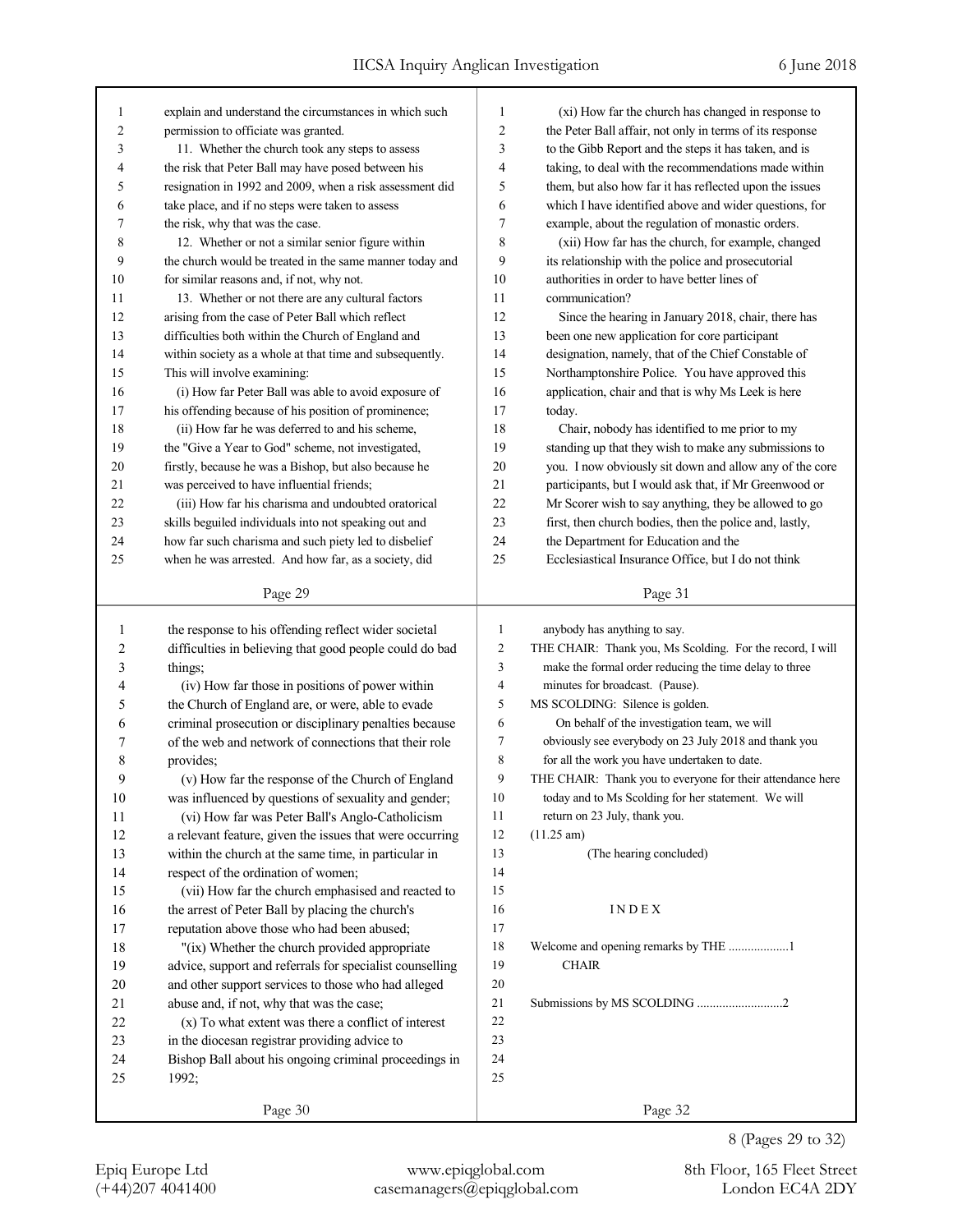| A                         | 13:15, 17, 17, 19     | 6:8,16                                        | 8:17,23 9:6,14,17         | $\mathbf C$           |
|---------------------------|-----------------------|-----------------------------------------------|---------------------------|-----------------------|
| able 6:19 11:4,17         | 27:2,10,11            | April 21:19 23:6                              | 9:19 10:2,6 11:1          | C12:23                |
| 14:10 24:8 26:1           | alleged 30:20         | <b>Archbishops 9:5</b>                        | $12:25$ $13:1,5,16$       | call 7:3 21:10        |
| 29:16 30:5                | allow 6:17 31:20      | Archbishops' 4:21                             | 13:18 16:17 17:3          | called 15:22 16:21    |
| <b>abuse</b> 1:6,12 4:6,8 | allowed 31:22         | area 24:9                                     | 26:9,16 27:2,6,11         | 21:6                  |
| 4:19 30:21                | alluded 16:18         | arisen $21:10$                                | 27:19,25 28:4,10          | camera 24:4           |
| abused 30:17              | 17:17                 | arising 2:8 29:12                             | 28:12,20,22 29:4          | Canterbury 9:5        |
| accepting 13:23           | amend 22:5            | arrangements 3:23                             | 29:12,16 30:16,24         | care 7:14             |
| accidentally 14:17        | amount $3:14$         | 25:25                                         | 31:2                      | career 8:24           |
| accuse 22:2               | <b>AN-A1</b> 4:15     | arrest 30:16                                  | <b>Ball's 28:16 30:11</b> | carefully $7:9$ 16:11 |
| accuses 22:12             | AN-A224:13            | arrested 29:25                                | <b>based 24:13</b>        | Carey 4:23            |
| <b>Act 22:2</b>           | <b>AN-A54:15</b>      | arrive 2:2                                    | <b>basis</b> 11:9 17:10   | case 1:16,18,19       |
| action 27:14,14           | $AN-A74:13$           | asked 12:6,9 13:21                            | 24:2                      | 2:25 3:14 4:9         |
| 28:9                      | and/or $4:10\,24:5,6$ | 14:6 18:13 20:2,9                             | beguiled 29:23            | 5:19,25 6:11,13       |
| addition 9:17 13:6        | Anglican $1:10,13$    | asking 19:16                                  | <b>behalf</b> 1:8 32:6    | 8:7,13,14,22          |
| 17:1                      | 2:11,13,246:4         | aspect 8:22                                   | believe 5:14              | 12:18,25 15:2         |
| additional 7:7            | 12:18                 | assess 29:3,6                                 | believing 30:2            | 16:17 17:3,14,19      |
| 19:13 25:3                | Anglo-Catholicism     | assessment 29:5                               | <b>Ben</b> 2:20           | 17:21 18:3,8          |
| additions 16:9            | 30:11                 | assist 10:13 11:13                            | benches 12:4              | 19:17,23 22:5         |
| <b>adduced</b> 8:3,25 9:4 | <b>Anna</b> 2:19      | 24:11                                         | <b>better</b> 31:10       | 29:7,12 30:21         |
| 9:11,15                   | anonymised 23:9       | assistance 13:7                               | Bicarreugi 2:19           | case-by-case 17:10    |
| adequate 18:14            | 23:10,16 24:3,20      | attempt 8:15                                  | <b>Bishop 5:9 13:1</b>    | 24:1                  |
| 20:15                     | 24:22,25              | attendance 32:9                               | 29:20 30:24               | cases 16:13           |
| adjustments 25:6          | anonymity 4:17        | attended 22:10                                | bodies $31:23$            | cause 8:6             |
| 25:23                     | 22:1,12,22 23:12      | authorities 31:10                             | <b>body</b> 23:20         | caution 13:19         |
| adopted 7:20              | 25:5                  | availability 16:5                             | <b>Bourne</b> 4:25        | 27:20 28:10,14        |
| <b>advance</b> 6:1,10     | anticipate 6:20       | available 12:1                                | box $12:5$ $14:2$         | cautioned 27:6        |
| 8:18 11:20 12:13          | 20:19                 | 21:18,21 23:9                                 | <b>Boyle 5:11</b>         | centre 24:9           |
| 18:23                     | anticipated 19:3      | avoid 8:15 22:20                              | breach 21:25              | certainly 14:11       |
| advice 10:5 30:19         | anybody 32:1          | 27:19 28:5,6                                  | breaches 22:20            | chair 1:3,4,5 2:17    |
| 30:23                     | appear 2:17 4:11      | 29:16                                         | break $2:5,6$             | 2:22 3:6 5:24 6:3     |
| <b>advise</b> 22:21       | 11:2                  | avoidance 21:11                               | breaks 25:16,17,21        | 15:21 16:12 18:1      |
| advocate 21:12            | application 20:7      | await 10:24                                   | 25:24                     | 19:9 20:7,13 21:1     |
| advocate's 12:4           | 31:13,16              | awaiting $9:21,25$                            | broad 9:24 18:14          | 21:5,19,22 22:4       |
| <b>Advocates</b> 12:6     | applications 19:11    | 11:5                                          | broadcast $21:20,23$      | 22:16 23:8,11,18      |
| affair $31:2$             | 21:4,7                | aware 5:24 8:4                                | 22:7,9 32:4               | 24:12 31:12,16,18     |
| affirmation 19:1          | applied $4:107:16$    | 11:22 22:11                                   | broadcasting 21:17        | 32:2,9,19             |
| afternoon 15:9            | 21:23                 | B                                             | 23:7                      | change 16:2           |
| 25:18                     | apply 19:9 23:14      |                                               | <b>broken 22:14</b>       | changed $31:1,8$      |
| agenda 4:3                | 24:21                 | <b>B</b> 12:20                                | <b>Brown</b> 5:6          | changes 9:3           |
| aim $3:5$                 | appropriate 7:8       | background 12:14<br>13:13 16:19 17:16         | <b>bulk</b> 18:16         | Chapman $4:185:1$     |
| albeit 28:24              | 16:25 20:4 24:1       |                                               | <b>bundle</b> 13:25 18:21 | charisma 29:22,24     |
| <b>Albert</b> 10:23       | 26:3 28:7 30:18       | <b>bad</b> 30:2<br><b>Ball</b> 1:18,19 5:8,19 | <b>bundles</b> 11:23 14:2 | check $6:17$          |
| Alexis 1:4                | approved 31:15        | 5:25 6:6,7,13 8:14                            | 14:9                      | checking 7:7          |
| allegations $1:12\,4:6$   | approximately 6:5     |                                               | busy $3:1$ 18:4           | Chichester $1:16,25$  |
|                           |                       |                                               |                           |                       |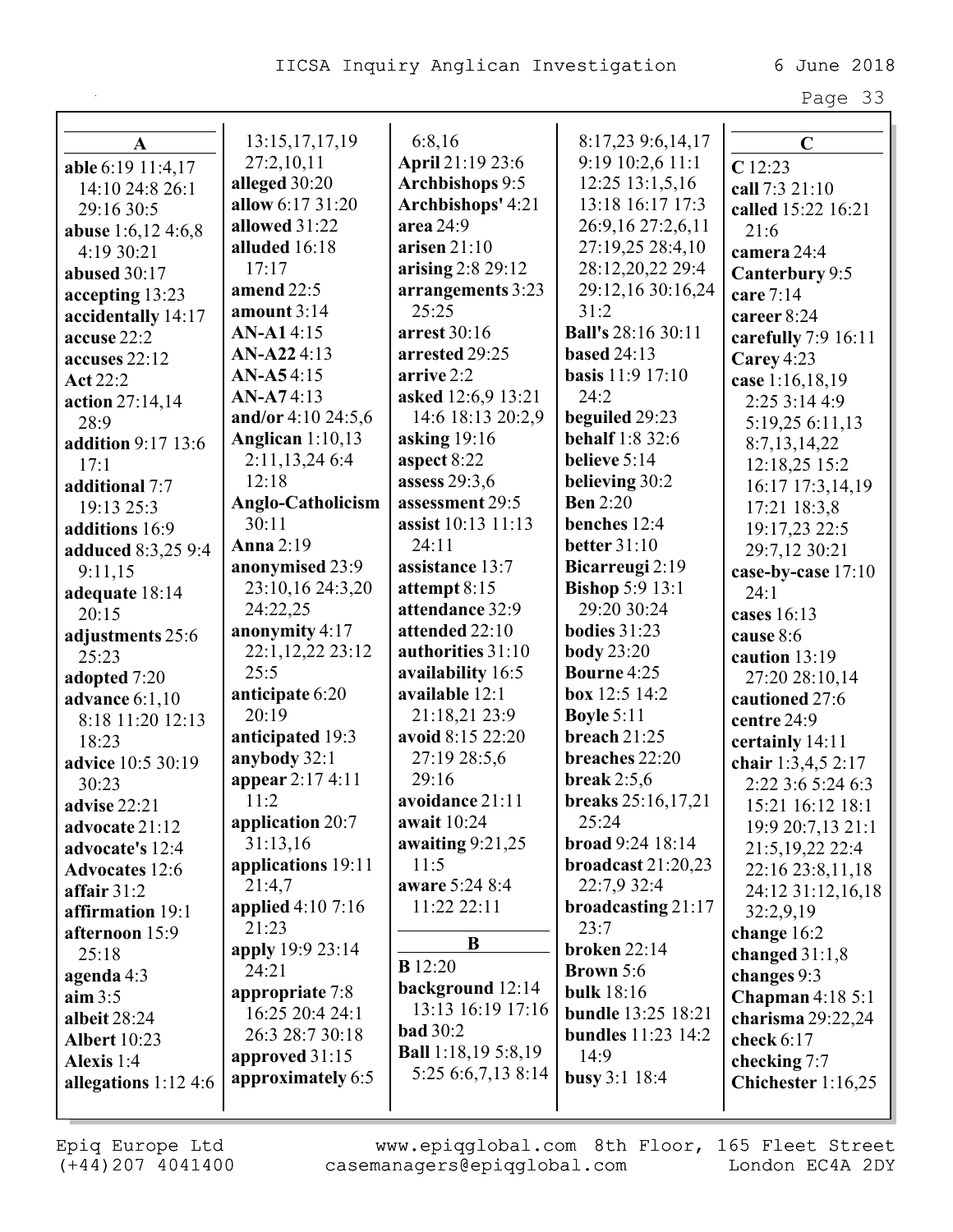Page 34

| 2:25 6:2,11,12,15   | 16:8                 | 4:3 6:1,23 7:25        | dated $21:18$       | disciplinary 28:9  |
|---------------------|----------------------|------------------------|---------------------|--------------------|
| 8:13 9:16 12:14     | commissioned 13:3    | 8:4,79:23 10:10        | dates 12:5 13:12    | 30:6               |
| 12:24 15:10 17:20   | 26:13                | 10:13 11:7,18,23       | 25:13               | discipline 12:22   |
| 17:25 19:23 22:10   | communication        | 12:14 13:7,14,21       | <b>David</b> 4:18   | 28:1               |
| chief 10:22,23      | 28:17 31:11          | 14:10,23,24 15:1       | day 14:20 15:12     | disclosed 2:2 5:21 |
| 31:14               | communities 8:21     | 15:3,4,11 18:8         | 19:21 22:5 23:2,3   | 6:10,14,19 7:12    |
| child $1:5,12$      | community 8:24       | 19:8,24 20:2,16        | 25:19               | 7:24 8:18 10:13    |
| chronology 13:11    | compel 26:6 27:20    | 20:25 22:20 23:19      | day's $23:3$        | 11:25 12:3,13      |
| church 1:13,14      | complainant 17:8     | 23:20,23 25:10         | days 1:20 15:6 18:2 | 14:17 22:11        |
| 2:24 4:24 8:20      | 18:7 26:6            | 31:13,20               | 25:14               | disclosing 3:2     |
| 9:2 12:16 13:3      | complainants 4:6     | corporate 8:19,25      | deal 3:8,16 31:4    | disclosure 3:17,17 |
| 17:18 26:13,15,20   | $4:12,15$ 10:1       | 10:21                  | dealt $24:1$        | 5:23,25 6:20 7:8   |
| 26:25 27:17,22,24   | 23:10                | correspondence         | decide 15:21        | discretion 15:21   |
| 28:3, 10, 15, 19    | complex $11:15$      | 9:12                   | decision 27:8 28:12 | 24:12              |
| 29:3,9,13 30:5,9    | computer 12:2        | Council 4:21           | 28:13               | discussed 3:24     |
| 30:13,15,18 31:1    | concerned 13:4       | counsel 2:11,12,18     | decisions 7:18      | 13:10,12 14:13     |
| 31:8,23             | concerning 27:2      | 2:20 14:19 16:20       | deemed 6:9          | discussions 11:16  |
| church's 28:5       | concerns 7:15        | 19:2,5 20:10,14        | deferred 29:18      | 19:21 22:23        |
| 30:16               | concluded 1:24 2:7   | 21:12 22:19 23:19      | delay 21:22 22:6,8  | display $12:2$     |
| cipher $25:1$       | 32:13                | counseling 26:3        | 32:3                | dispute 16:13      |
| ciphering 14:12     | conclusion 23:5      | counselling 30:19      | demonstrated        | document 12:12     |
| circulated 9:23     | conduct 22:2,13      | couple $11:19$         | 19:23               | documentary 8:12   |
| 10:14,17 13:6       | conducted 19:4       | course 16:15 17:23     | Department 5:13     | documentation      |
| 14:10 15:25 16:4    | confidential 7:11    | 17:25 24:7,17          | 31:24               | 10:14 12:19 13:7   |
| 16:8 18:11,17       | confidentiality      | 25:11                  | dependent 28:14     | documents 10:15    |
| 25:10               | 7:25                 | cover $18:3$           | Depending 23:22     | 11:20 12:14,23     |
| circumstances 9:11  | confirmed 16:5       | covered 18:14          | description 4:9     | 14:6 18:19,22      |
| 17:11 20:23 21:9    | 21:19 23:8           | CPS 10:3,13,18         | designation 31:14   | 19:13 20:4         |
| 24:14 28:8 29:1     | conflict 30:22       | 13:20 27:8,17          | desire 28:6         | doing $1:23$       |
| clarification 21:10 | connections 30:7     | 28:13                  | detail 2:3          | domain 8:2         |
| clear 28:19         | consider 11:15       | criminal $4:7$ $11:1$  | detailed 10:2 13:11 | doubt 21:11        |
| clergy $1:13\;4:19$ | 19:13 20:8           | 22:2,13 27:19          | Detective 10:24     | draft 9:21,21 10:7 |
| 12:22               | considered 6:7       | 30:6,24                | determinations      | 10:19,21,24        |
| clerical 8:24       | 16:11,17 17:11,12    | crossover 6:12         | 16:12               | dramatis 13:9      |
| client $23:24$      | 23:25                | Crown 5:7              | determined 16:1     | Drusilla 1:8       |
| client's $11:13$    | considering $11:16$  | cultural 29:11         | 18:2 21:5           | due 14:11 15:6     |
| Clifton 4:23        | constable 10:22,23   | current 9:5            | difficulties 8:6,10 | 18:11 19:22 25:10  |
| closing 14:25 15:8  | 31:14                | currently 11:16        | 29:13 30:2          | duplication 8:16   |
| 15:12               | contained 17:12      |                        | diocesan 30:23      |                    |
| come 22:24          | context 12:17 17:14  | D                      | Diocese $1:16,24$   | E                  |
| coming $23:13$      | continued 28:20      | $D$ 32:16              | 9:16 12:24          | $E$ 32:16          |
| commence 1:20       | conviction 4:8       | <b>Dame</b> 13:4 26:12 | directed 24:4       | earlier 20:17      |
| 25:19               | cooperation 3:10     | 26:14,18               | directions 2:7      | ecclesiastical 5:2 |
| comment $13:22$     | copy $11:23$         | date 5:20 7:15 9:8     | directly 16:16      | 12:22 31:25        |
| comments 5:22 7:4   | core 1:22 2:1 3:9,13 | 10:9 12:20 32:8        | disbelief 29:24     | edited 21:24       |
|                     |                      |                        |                     |                    |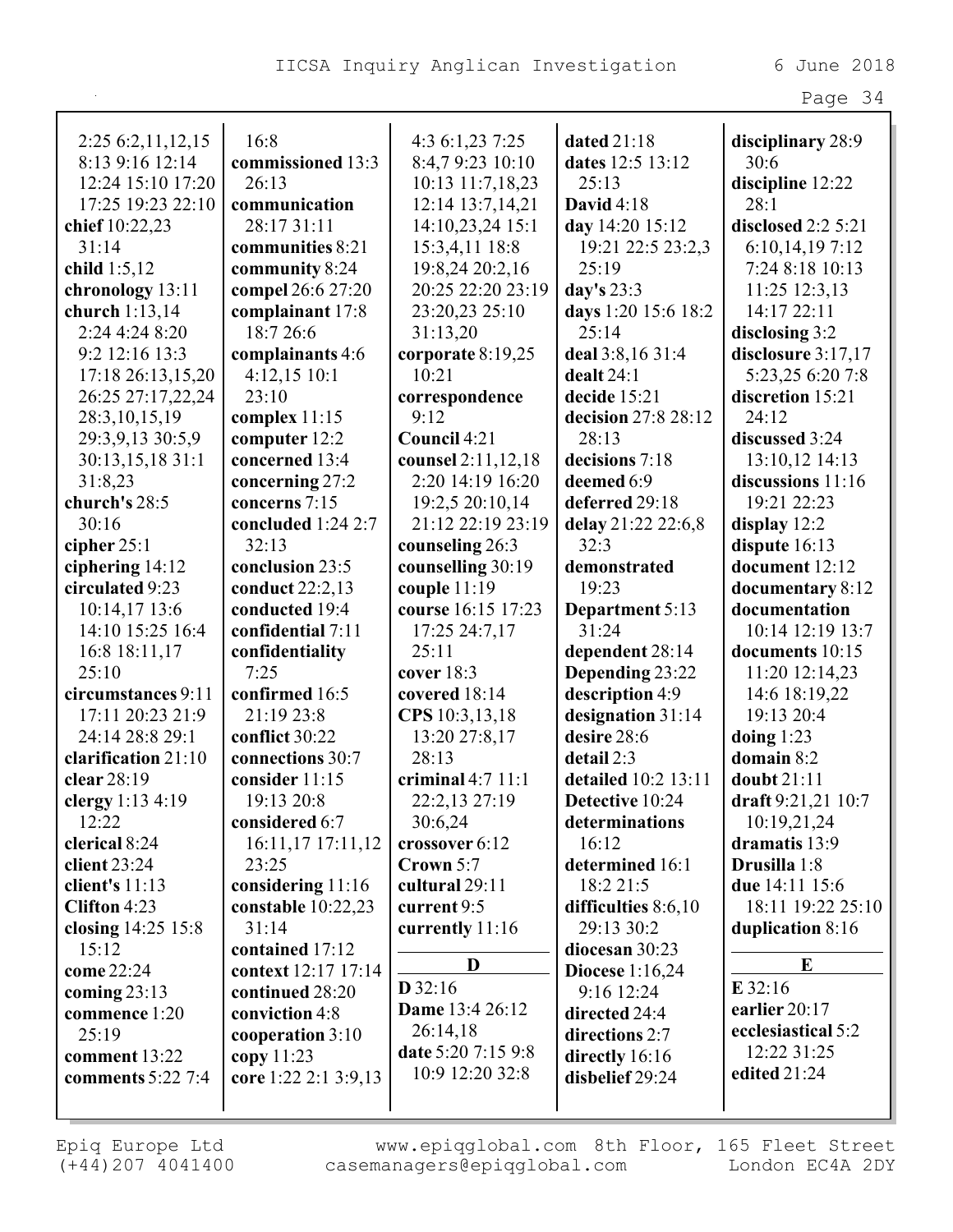|                        |                            |                       |                      | Page 35                   |
|------------------------|----------------------------|-----------------------|----------------------|---------------------------|
| editing $22:16$        | examining 29:15            | 31:23                 | 17:20 19:20 25:2     | 25:13,19 26:2,10          |
| <b>Education 5:13</b>  | example $31:7,8$           | firstly 3:16 13:8     | 26:5 28:25 30:12     | 26:10,19 31:12            |
| 31:24                  | exception $18:23,24$       | 17:3 19:11 29:20      | giving 19:10 24:17   | 32:13                     |
| effect 13:14 22:8      | 21:3                       | five 1:20 18:2 22:7   | Gloucester 5:9       | hearings $1:244:5$        |
| efficiency 8:15        | exceptional 20:23          | 25:14                 | Gloucestershire      | 6:2 7:19 15:23            |
| either 5:15,21         | 21:8                       | five-minute 21:22     | 5:12 10:22 27:9      | 18:25 21:20               |
| 14:13 19:1,2           | excluded 24:7              | flexibility 19:23     | go 31:22             | Highness 11:11            |
| 21:24 25:4 27:17       | exhibit 14:14              | focus 1:18 26:14,18   | God 29:19            | history 27:3              |
| electronically 12:1    | exhibits 14:4,8            | focuses 1:11          | going $4:2$          | hope 6:18 11:17           |
| elicit $21:13$         | expected 21:4              | following 13:7        | golden 32:5          | 13:13 16:6 19:22          |
| emphasised 30:15       | explain 4:1 29:1           | 23:14 26:23 28:10     | good 1:4 2:17 20:6   | 19:24 21:3                |
| employees 1:13         | explored 3:24              | follows $4:1$         | 20:13 30:2           | hoped $10:18$             |
| encouraged 7:9         | exposure 29:16             | form $9:20,21$ 10:7   | governance 8:20      | hopefully 18:24           |
| endeavour 18:10        | extensive $1:14$ 3:13      | 10:19 11:9 14:16      | 17:18                | hoping $11:3$             |
| <b>England 4:21,24</b> | extensively 3:12           | formal $32:3$         | granted 20:11 22:1   | hour $14:21$              |
| 8:20 9:2 12:16         | extent 27:9,22 28:3        | formally $4:922:5$    | 28:22 29:2           | hours $25:15$             |
| 13:3 17:18 26:13       | 28:5,6,12,17               | former 5:8 10:24      | grateful 7:13 10:8   |                           |
| 26:15 27:22 28:15      | 30:22                      | 21:19                 | 13:24                | T                         |
| 29:13 30:5,9           |                            | forms $28:23$         | Greenwood 4:18       | Iain $4:13$               |
| ensure 7:7,10 18:10    | $\mathbf{F}$               | formulated 20:21      | 31:21                | identification            |
| 25:25                  | facing 5:4                 | found 9:12 12:9       | guidance 7:20        | 14:12 24:24               |
| entered 13:18          | fact $4:8$                 | four 9:25 12:19       |                      | identified 2:22 3:5       |
| errors 13:22           | factors 29:11              | fourthly 13:2         | $\mathbf H$          | 7:19 19:25 24:19          |
| established 4:9        | factual 26:11              | Frank 1:8             | hands $6:23$         | 24:23 25:14 26:10         |
| 26:12                  | failed 26:25               | frequent 25:24        | happen $2:34:2$      | 31:6,18                   |
| evade 30:5             | fair $21:14$               | friends 29:21         | 22:13 25:21          | identifies 13:9           |
| Evans $1:7$            | familiar $5:146:24$        | <b>Frost 4:22</b>     | happened $26:20,21$  | 18:13                     |
| event $5:16$           | familiarise 26:1           | full 16:23 17:6 27:3  | happens 23:2         | identify $1:25$ 12:7      |
| events 9:7             | far 13:16 29:16,18         | <b>Fullbrook</b> 2:20 | hard 11:23           | 13:22                     |
| everybody 32:7         | 29:22,24,25 30:4           | further 3:6,21 6:13   | hear 16:1 18:6       | identifying 13:16         |
| evidence 1:15 3:2      | 30:9,11,15 31:1,5          | 8:4 27:1,4,10         | heard 1:15 16:24     | identity 14:16            |
| 8:3,11,12,13,19        | 31:8                       |                       | 18:4                 | ii $29:18$                |
| 8:25 9:4,9,10,15       | feature 30:12              | G                     | hearing $1:10,17,19$ | iii 29:22                 |
| 9:18 11:6 14:5,11      | feed 22:14,15              | gathered 16:19        | $1:21,23$ 2:4,6,8,9  | immediately 22:14         |
| 14:18 15:20,22,23      | figure 29:8                | gender 30:10          | 2:9,23,24 3:3,5,16   | impartial $21:14$         |
| 15:24 16:22,23         | filmed 24:3                | general 18:12         | 3:22,24 4:4,12       | impede 6:21               |
| 17:11,19,20,21         | final $5:23$ $7:18$ $9:20$ | generally 4:5         | 6:11,15,21 8:3,18    | $important$ 11:14         |
| 18:7,12 19:10,22       | finalised 10:20            | Gibb 11:7 13:4        | 11:21,24 12:1,5,6    | 22:9                      |
| 20:1,10 21:8,14        | 11:4 18:16                 | 26:12 31:3            | 12:8,14 13:10        | impossible 14:15          |
| 22:9,24 23:13,17       | find $28:15$               | Giffin $4:21$         | 14:1,3,19,20 15:6    | improper $27:16,23$       |
| 24:12,17,21 26:5       | finish $15:7$              | give 14:11 15:22      | 15:8, 10, 11, 20     | inappropriate 7:11        |
| 26:7                   | <b>Fiona</b> 2:12          | 16:22 18:11 19:22     | 16:8 17:20,23,25     | inasmuch $12:25$          |
| examination 26:23      | firmed 16:6                | 22:24 23:13,16        | 19:18,20 20:18,24    | include 14:2 23:16        |
| examine 18:22          | first 2:24 3:9 $14:20$     | 24:21 26:7 29:19      | 21:2 22:8,10 23:1    | <b>included</b> 8:19 14:7 |
| examined 26:21         | 15:8 22:4 25:19            | given 14:5 15:1,23    | 23:4,5,17 24:7,9     | 18:20                     |
|                        |                            |                       |                      |                           |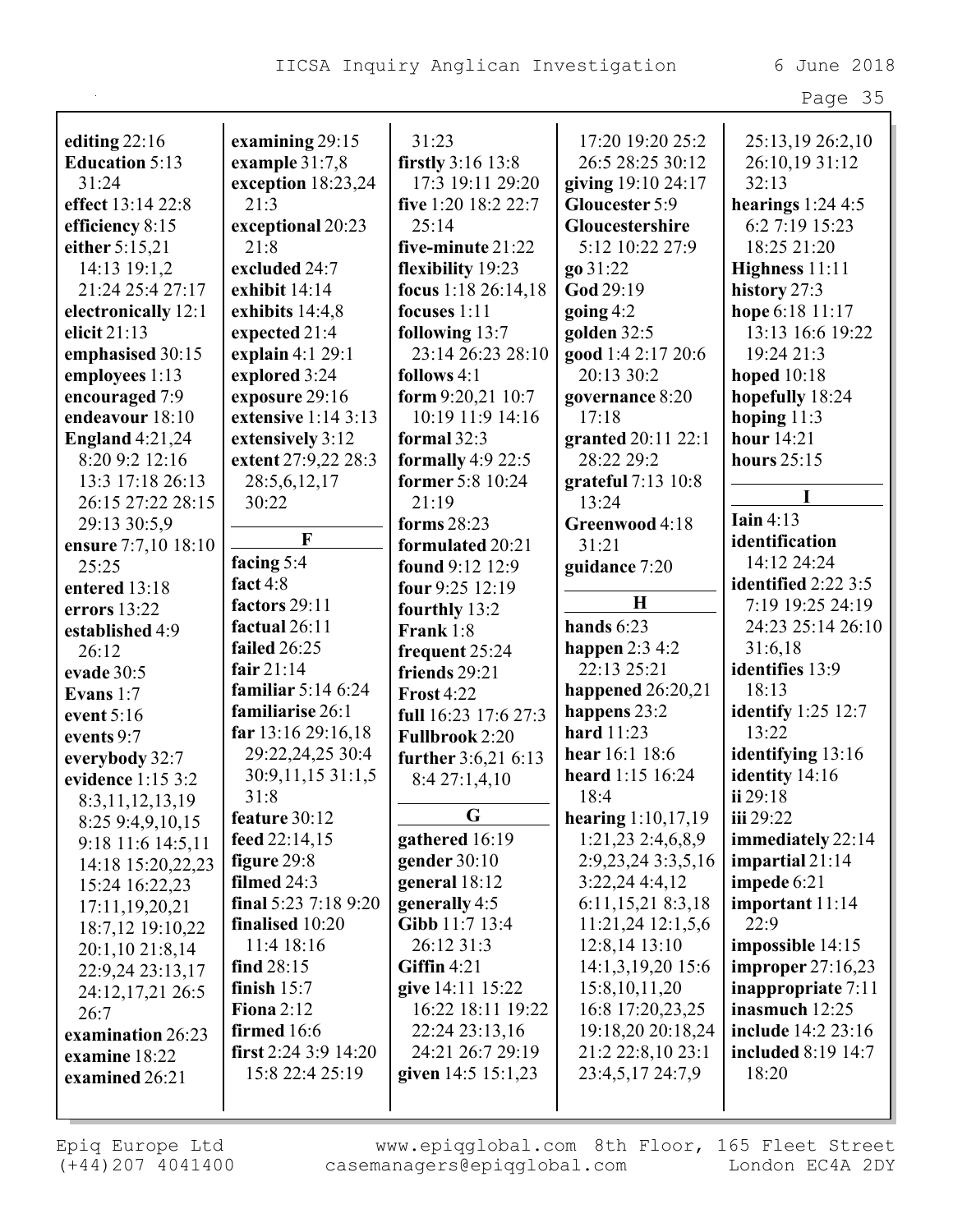| C<br>$\sim$<br>$\overline{\phantom{0}}$ |  |
|-----------------------------------------|--|
|                                         |  |

| including $3:22$     | institutions 1:11         | Johnson 4:16            | lines $31:10$        | media $25:11$       |
|----------------------|---------------------------|-------------------------|----------------------|---------------------|
| 12:21 13:3 17:23     | 26:17 27:25 28:18         | <b>Jones</b> 5:8,9      | link 21:21           | meetings 11:8       |
| inclusive 25:15      | instructing 5:3,6         | July 1:20 3:4 4:2       | list 9:23 12:14 13:2 | member 8:23 23:19   |
| incomplete 28:24     | <b>Insurance 5:2</b>      | 15:9 19:19 25:15        | 15:24 16:1,7         | members 1:7 24:6    |
| Independent 1:5      | 31:25                     | 25:15,18 26:19          | 18:13,14             | mentioned 23:7      |
| index 10:14 13:20    | intend 4:1                | 32:7,11                 | listed 3:3           | Minister 4:19       |
| indicated 11:13      | intended 23:14            | June 1:1 16:7,11        | live 16:22,24 22:24  | ministry $28:1,24$  |
| 24:13                | interest 8:22 30:22       | 25:8 26:14              | live-stream $21:21$  | minutes 22:7 32:4   |
| indices 14:9         | interests 8:15            | junior 2:20 19:2        | locally $12:16$      | Moira 11:7 13:4     |
| individual 7:2       | internal 13:2             | $\mathbf K$             | located 12:3         | 26:12               |
| 14:13 23:20 24:25    | interviews 14:4           |                         | logistics 14:18      | Moira's 26:14,18    |
| individual's 14:16   | introduce 4:11            | Kelly 4:25              | Lord $4:23$          | monastic 31:7       |
| individuals 4:24     | invaluable 3:15 7:5       | key 13:9                | lunch 2:6 25:16      | months 6:23         |
| 5:14 9:16,18,22      | investigated 27:10        | know 7:17 20:16,19      | lunchtime 15:7       | morning 1:4 2:6,17  |
| 10:4 11:6 13:9       | 29:19                     | 27:11,13                |                      | 14:20 15:8 25:18    |
| 14:6 23:13 27:18     | investigating 10:25       | L                       | M                    | mountain 10:11      |
| 27:23 29:23          | investigation 1:10        | <b>Lambeth 9:8,9,13</b> | Macfarlane 4:16      | Murdock 10:25       |
| infallible 13:23     | $1:11$ $2:12,13,18$       | 27:4                    | main 3:23 19:25      |                     |
| influence 24:16      | 2:21 3:1,7 5:17           |                         | maintain $22:22$     | N                   |
| influenced 30:10     | 6:4,6,8,9,257:16          | large 8:16,24           | majority 6:22 19:3   | $N$ 32:16           |
| influential 28:13    | 7:20 8:8 10:16            | largely $11:25$         | making $12:10$       | name 24:19,23       |
| 29:21                | $11:2,22$ $12:13$         | lastly 3:23 13:2,20     | 20:20                | narrative 13:14     |
| inform 8:8 14:15     | 13:6,21 19:3 27:5         | 26:9 31:23              | <b>Malcolm</b> 1:7   | 26:11               |
| information 1:25     | 27:13,19 32:6             | latest 11:16            | manner 21:15         | national 12:20,21   |
| 3:3,6,11 6:22 7:11   | investigations 5:15       | law 12:22               | 28:24 29:9           | nationally 12:17    |
| 8:1 9:25 13:13       | invite 2:11 22:15         | lay $23:24$             | March 1:17 2:25      | nature 13:17 17:14  |
| 24:24 27:1           | involve 26:23 29:15       | lead 24:24              | 8:18 28:2            | 19:20 28:17         |
| informed 23:11       | <b>involved</b> 4:24 10:4 | leading $2:11,18$       | material $5:18,22$   | necessarily 26:16   |
| inquiry $1:5,7,9,15$ | involvement 9:6,17        | 19:2                    | 6:14,17,18 7:1,3,9   | necessary 17:13     |
| 1:23 2:1 3:9 7:2     | issue 19:11,24            | led 11:15 22:7          | 7:13,248:5,5         | 20:24 21:8 23:23    |
| 7:18 11:7,24         | <b>issued</b> 13:19       | 29:24                   | 10:11,18 11:4,25     | necessity 15:2      |
| 12:11 14:3,15,19     | <b>issues</b> 3:24 8:17   | Leek 5:10 31:16         | 12:3,15 13:22        | need 22:21 25:6     |
| 14:22,25 15:5,16     | 11:14 16:16 18:3          | left $2:19$             | 16:19 17:22 21:24    | 26:21               |
| 15:18,25 16:20       | 18:14 19:15 23:22         | legal 3:10 14:23        | 22:11,17 27:3        | needs 19:14         |
| 17:4 19:5,6 20:10    | 25:9 26:9,20,24           | 19:8 20:10, 12, 25      | materially 6:21      | <b>Neil 27:12</b>   |
| 20:14 21:12,14       | 30:12 31:5                | 23:25 24:5              | materials 12:7       | network 30:7        |
| 22:19,23 23:1,19     | iv $30:4$                 | length 14:21 15:10      | matters 9:19         | new 19:15 31:13     |
| 23:21 24:5,18        | Ivor $1:8$                | lengthy $11:15$         | McGahey 5:13         | <b>Nikita</b> 2:19  |
| 25:2,7,14,25 26:5    | ix 30:18                  | 19:21                   | McNeill 2:19         | <b>Normal 25:15</b> |
| 27:13                |                           | letter 25:7             | mean 15:2 21:15      | Northamptonshire    |
| inquiry's $2:95:19$  | ${\bf J}$                 | level $7:7$             | means 5:11 15:11     | 5:10 31:15          |
| 7:22 17:9 20:3       | <b>James 4:17</b>         | <b>Lewes</b> 5:9 13:1   | 18:5 25:1            | notes $11:8$        |
| 21:18,21 23:4        | January 26:11             | life $27:18,24$         | Measure 12:23        | noticed 10:11       |
| Inspector 10:25      | 31:12                     | Likewise 17:19          | measures $21:17$     | notify $15:5$       |
| institution 27:24    | $\text{Jay } 1:4$         | limited 15:3 28:17      | 23:6,8,14,15 25:3    | number 8:16 9:22    |
|                      |                           | line $4:4$              |                      |                     |
|                      |                           |                         |                      |                     |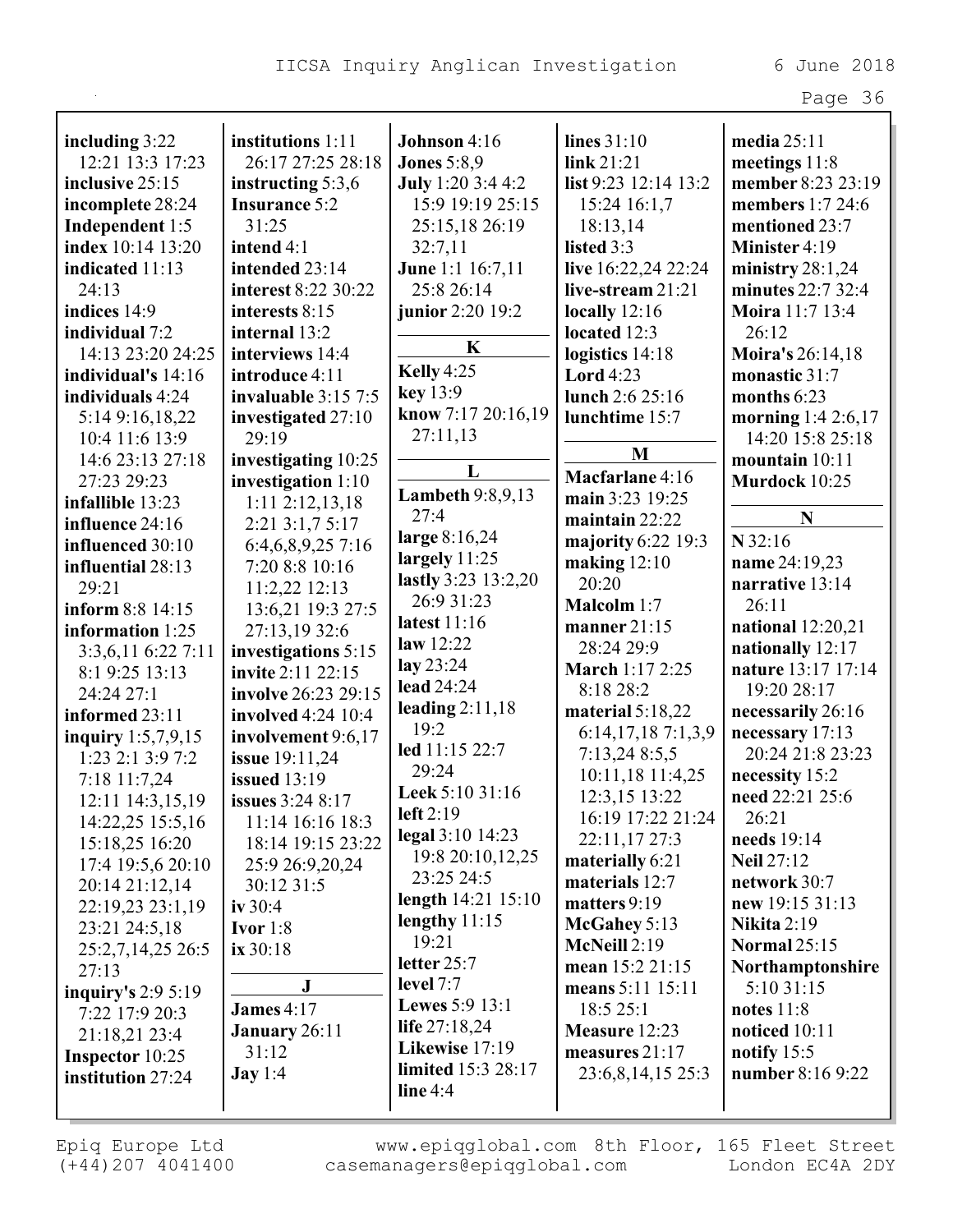|                           |                                       |                               |                                   | Page 37                            |
|---------------------------|---------------------------------------|-------------------------------|-----------------------------------|------------------------------------|
|                           |                                       |                               |                                   |                                    |
| 10:3 11:6,14 12:8         | ordination 30:14                      | particularly 13:4             | 27:2,4,9,17 28:3                  | prior 5:22 7:8 8:2                 |
| 12:11 15:1                | organisation 4:20<br>7:2 11:20        | <b>Pause 32:4</b>             | 28:18 31:9,15,23                  | 31:18                              |
| numbers $20:3,4$          |                                       | penalties 30:6                | policies $12:16,20$               | private 11:12                      |
| $\mathbf 0$               | organising 3:2<br>originally 7:3      | people 11:21 28:21<br>30:2    | 12:21,23<br>portions 16:16        | probing $21:16$<br>procedure 17:17 |
| o'clock 2:7               | outlined 20:8                         | perceived 29:21               | pose 28:20                        | procedures 9:1                     |
| <b>O'Donnell 4:13 5:1</b> | outlining 10:15                       | period $1:14$                 | posed 29:4                        | proceed 2:15 28:13                 |
| <b>oath</b> 19:1          | outside 22:8                          | permission 8:21               | position 21:13                    | proceedings 24:8                   |
| objective 28:5            | outstanding 3:8,20                    | 15:13 19:9 20:11              | 29:17                             | 30:24                              |
| observations 25:3         | overlap 8:12                          | 21:1 28:22 29:2               | positions 30:4                    | process 3:17 6:25                  |
| obtained $8:17,25$        |                                       | permit 24:15                  | possession 5:20                   | 7:6 14:12                          |
| 9:4, 10, 15 17:2          | $\mathbf{P}$                          | permitted 19:16               | possible 7:17 8:8                 | production 3:21                    |
| obviously 25:22           | Pacey 10:23                           | 28:23                         | 12:2 13:16 16:13                  | Professor 1:7                      |
| 31:20 32:7                | page 20:4                             | person 22:2 24:11             | 18:6,18 25:8                      | prominence 29:17                   |
| occasion 21:16            | pages 6:5,8,10,13                     | 24:15,17,22                   | posted 23:4                       | prominent 27:18                    |
| occasions $24:10,13$      | 6:16 13:11                            | personae 13:9                 | power 30:4                        | 27:23                              |
| occurring 30:12           | Palace 9:8,9,13                       | perspective 10:16             | practicable 22:18                 | prompt 24:16                       |
| odd 18:23                 | 27:4                                  | Peter 1:18,19 5:8             | practical 3:23                    | promptly 3:12                      |
| offending 27:7            | panel 1:6 2:17,22                     | 5:19,25 6:6,7,13              | practice 17:17                    | proposals 25:12                    |
| 28:16,18,25 29:17         | 5:24 14:25 18:1                       | 8:14,17,23 9:6,14             | practices 9:1                     | proposed $7:5,10$                  |
| 30:1                      | 21:14 23:11,18                        | 9:17,19 10:2,6                | preliminary 1:9,17                | 16:7 17:1 20:5                     |
| <b>Office 5:3 31:25</b>   | 24:5 25:14                            | 11:1 12:25 13:1,5             | 2:23 3:16 4:4                     | prosecute 27:21                    |
| officer $11:1$            | paper 13:25 14:2                      | 13:16,18 16:17                | 26:10                             | prosecuted 27:7                    |
| officiate 8:21 28:23      | paperless 11:25                       | 17:3 26:9,16 27:2             | preparation 8:6                   | prosecution 5:7                    |
| 29:2                      | parcel 6:7                            | 27:6,11,19,25                 | 11:9 13:8 16:3                    | 10:5,5 30:6                        |
| omissions 16:9            | part 6:7 7:5 8:24                     | 28:4,10,12,16,20              | preparations 3:22                 | prosecutorial 31:9                 |
| once 16:4 18:16           | 17:6                                  | 28:22 29:4,12,16              | 6:21 18:15                        | protective 23:8                    |
| ongoing 16:2 30:24        | partial 28:24                         | 30:11,16 31:2                 | prepare 1:23 3:3                  | protocol 7:21                      |
| online 17:7               | participant 3:13                      | Phillips 5:2                  | 15:12                             | provide 2:3,13 3:6                 |
| opening 1:3 14:20         | 4:3 14:23,24 15:4                     | piety 29:24                   | prepared 10:14                    | 7:6 9:24 11:17                     |
| 14:24 15:3,5,6            | 18:8 19:8 21:1                        | place 9:2 27:15               | 14:1,3 16:4                       | 12:17 14:19 20:2                   |
| 16:21 32:18               | 23:19,20,23 31:13                     | 29:6                          | preparing 3:14                    | 20:17 22:6 26:2                    |
| opportunity 7:23          | participants 1:22                     | placed 8:1 12:7               | 10:3 11:23                        | 27:20                              |
| oral 9:10 14:19           | 2:1 3:10 6:1,23                       | 16:24 17:22,24                | present $2:146:24$                | provided $4:35:22$                 |
| 15:14,20 17:19            | 8:1,4,79:23 10:11                     | 22:17 27:16                   | 12:21                             | 6:1 7:3 15:16                      |
| 19:10 23:13 24:12         | 10:13 11:8,18,24                      | placing 30:16                 | presented 24:14                   | 18:21 19:5 20:6                    |
| 26:7<br>orally 15:23 16:1 | 13:8, 15, 21 14:10<br>15:1,3,12 19:24 | played 26:16 27:8             | presently 6:17                    | 22:22 25:6,11                      |
| 21:1                      | 20:2,16 22:20                         | pleas 13:18                   | press 24:6 28:5,7                 | 30:18                              |
| oratorical 29:22          | 25:10 31:21                           | please 2:15 8:7               | pressure 27:16,23                 | provider 7:4                       |
| order 21:25 22:16         | particular 8:5,22                     | pleased 5:17                  | pressurised 28:4                  | providers $5:226:17$               |
| 22:17 24:20 27:18         | 9:7 18:8 19:2                         | pm 15:16 16:10                | previous 7:19 14:4                | 7:9,13                             |
| 27:20 31:10 32:3          | 22:25 24:14 25:9                      | 23:3 25:8,16<br>Pocock $26:2$ | 21:22 23:8<br><b>Prince</b> 11:11 | provides $7:1$ 13:13<br>30:8       |
| ordered 21:22             | 25:23 30:13                           | points $11:17$                | <b>Prince's 11:12</b>             | providing $3:11$                   |
| orders 31:7               | particularity 20:21                   | <b>police</b> 5:5,10 10:22    | principal $11:11$                 | 30:23                              |
|                           |                                       |                               |                                   |                                    |
|                           |                                       |                               |                                   |                                    |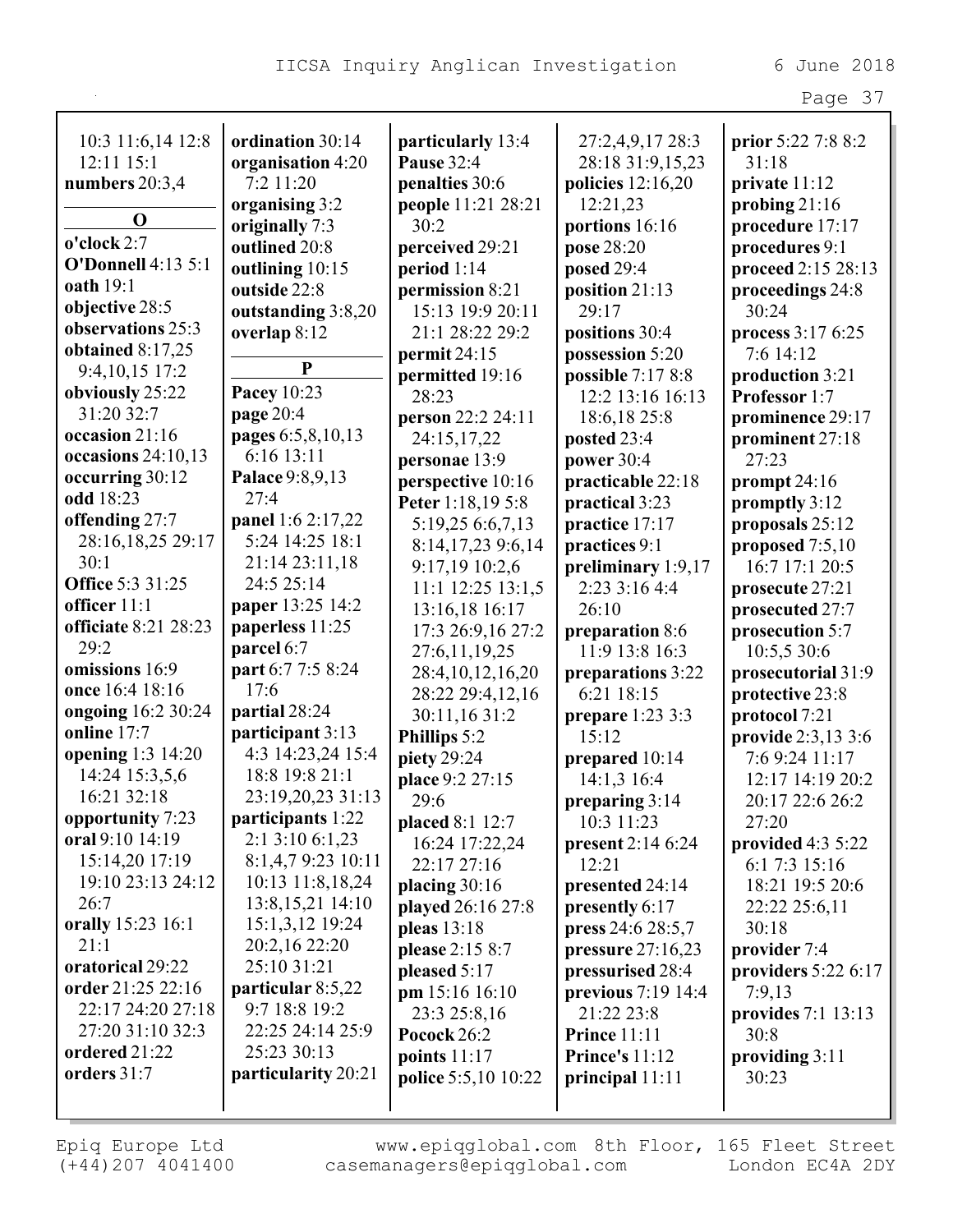|                        |                          |                           |                                    | Page 38                  |
|------------------------|--------------------------|---------------------------|------------------------------------|--------------------------|
|                        |                          |                           |                                    |                          |
| provisional 15:24      | reasons 29:10            | relied 14:14              | 30:9 31:1,2                        | 2:15,16,1732:2,5         |
| provisionally 7:1      | receipt 20:7             | religious $8:21,23$       | responses 1:11                     | 32:10,21                 |
| psychological 26:3     | received 6:4 9:12        | remains 3:17              | restarted 22:15                    | Scorer 4:14 31:22        |
| public 1:19 8:2        | 9:20 10:7,12,19          | remarks 1:3 32:18         | restriction 21:25                  | screen 12:7 23:17        |
| 15:20,22 18:25         | 10:21 16:10 17:4         | remember 6:3              | 22:16,17 24:20                     | screens 12:3             |
| 21:20 24:6 27:18       | 21:7                     | remind 7:23 18:1          | result 16:2 26:18                  | Seated 2:18              |
| 27:24                  | recognised 14:22         | 22:4                      | resulted 4:7                       | secondly 3:18            |
| publicity 28:6,7       | 20:10,12,24              | reminded 22:21            | resumes 22:9                       | 13:10 17:7 19:14         |
| publish $17:1,9$       | recommendations          | remove 21:24              | return 27:25 28:23                 | secretary 11:12          |
| published 2:8 7:21     | 31:4                     | report 5:18 26:12         | 32:11                              | see 27:10 32:7           |
| 15:17 17:6,13          | record 32:2              | 26:14,18 31:3             | review $7:4,10$                    | seek 8:9 21:1 24:16      |
| 26:13                  | <b>redacted 5:20 7:1</b> | reports 13:2              | reviewed 5:20 6:5                  | 28:15                    |
| purpose 1:21 21:11     | redaction 6:24 7:6       | represent 4:19            | reviewing 3:2                      | seen 18:4                |
| purposes 8:2 20:15     | 7:21                     | representative 17:5       | Richard 4:14                       | senior 29:8              |
| 25:5                   | redactions 6:18 7:5      | 20:11,12,25 23:25         | right 4:12 21:25                   | sensitive 7:11           |
| pursuant 12:10         | 7:8,10,16 16:25          | representatives           | 22:12 23:12                        | separate 10:3            |
| 19:7                   | reducing 32:3            | 2:14 4:11 14:23           | risk $29:4,5,7$                    | September 15:16          |
| $\mathbf 0$            | refer 4:5 27:1           | 19:8                      | risks 28:19                        | serves 7:6               |
|                        | reference 12:8,11        | representing 4:12         | role 26:15 27:7                    | service 5:7 21:23        |
| qualify 22:1           | 12:12,15 16:20           | 4:14,20,23 5:2            | 30:7                               | services 30:20           |
| Queen's $2:12$         | 20:3                     | represents $5:5,7,8$      | room 11:21 12:1,6                  | sessions 25:18           |
| queries 3:8,12 7:15    | references 18:19         | 5:10,12,13                | 22:8 23:17 24:7                    | set 4:2 7:20 9:22        |
| 22:25                  | referrals 30:19          | reputation 30:17          | 26:2                               | 12:11,19,20              |
| question 18:13 21:2    | referred 13:20 14:7      | request 10:3              | rooms $12:8$                       | sets 12:19               |
| 23:3                   | 18:20 25:1 27:4          | requested 9:18            | routinely 17:8                     | seven 15:6               |
| questioned 19:1,12     | reflect 29:12 30:1       | 11:10 16:10               | <b>Royal 11:11</b>                 | <b>sexual</b> 1:6,12 4:6 |
| questioning 18:12      | reflected 31:5           | requests 10:10            | rule 12:10 14:22                   | 4:19                     |
| 18:23 19:4,15,16       | regard $13:23$           | 12:10 19:17 20:17         | 18:24 19:5,10,17                   | sexuality 30:10          |
| 20:14 21:12,15         | registrar 30:23          | 20:20,20                  | 20:17 21:4,7                       | <b>Sharpling</b> 1:8     |
| questions 19:9 20:5    | regulation 31:7          | require 24:11 26:4        | rules 12:11 14:22                  | short 19:20              |
| 20:12 30:10 31:6       | relate 9:19              | required 12:12            | 19:6,7                             | shortly 10:20            |
| quickly 7:17 8:8       | related 6:6              | 16:10 25:4,23             | ruling 21:18 22:6                  | shown $3:11$             |
| 18:17                  | relating 5:18,25         | resign $28:13$            | 23:7                               | <b>Shurmer</b> 5:3       |
| $\bf R$                | 7:15 27:12               | resignation 9:7           | S                                  | signed $7:25$            |
| raise 19:15            | relation $27:1,14$       | 28:25 29:5                | safeguarding 9:1                   | Silence 32:5             |
| <b>raised</b> 11:14,17 | relationship 31:9        | resigned 28:2             |                                    | similar $29:8,10$        |
| 23:23                  | <b>Relativity 12:9</b>   | resigning 28:4            | 12:16,20,21,23                     | Sir 1:7                  |
| Rathmell 5:12          | relevance 6:12           | resolve 8:9               | satisfied 20:13<br>save 17:3 23:10 | sit 23:24 25:14          |
| reacted 30:15          | 12:25                    | respect 7:14 9:13         |                                    | 31:20                    |
| read 15:24 16:15       | relevant 3:2 6:9,14      | 9:17 12:24 19:12          | Sawyer 4:16                        | sitting $1:625:15$       |
| 16:21 17:23            | 8:17 10:15 12:22         | 22:25 24:20 26:16         | schedule 13:15<br>18:4             | situation 13:5           |
| ready $3:19$           | 13:11,12 16:16           | 30:14                     |                                    | sixth 1:9 2:23           |
| reason $20:13$         | 17:4 18:7,22 20:1        | responded 10:10           | scheduled 15:7                     | skills 29:23             |
| reasonable 15:18       | 20:5,8 21:13             | responding 3:12           | scheme 29:18,19                    | small $11:5$             |
| 22:19 25:5,22          | 26:11 30:12              | <b>response</b> 10:2 30:1 | <b>Scolding 2:12,14</b>            | societal 30:1            |
|                        |                          |                           |                                    |                          |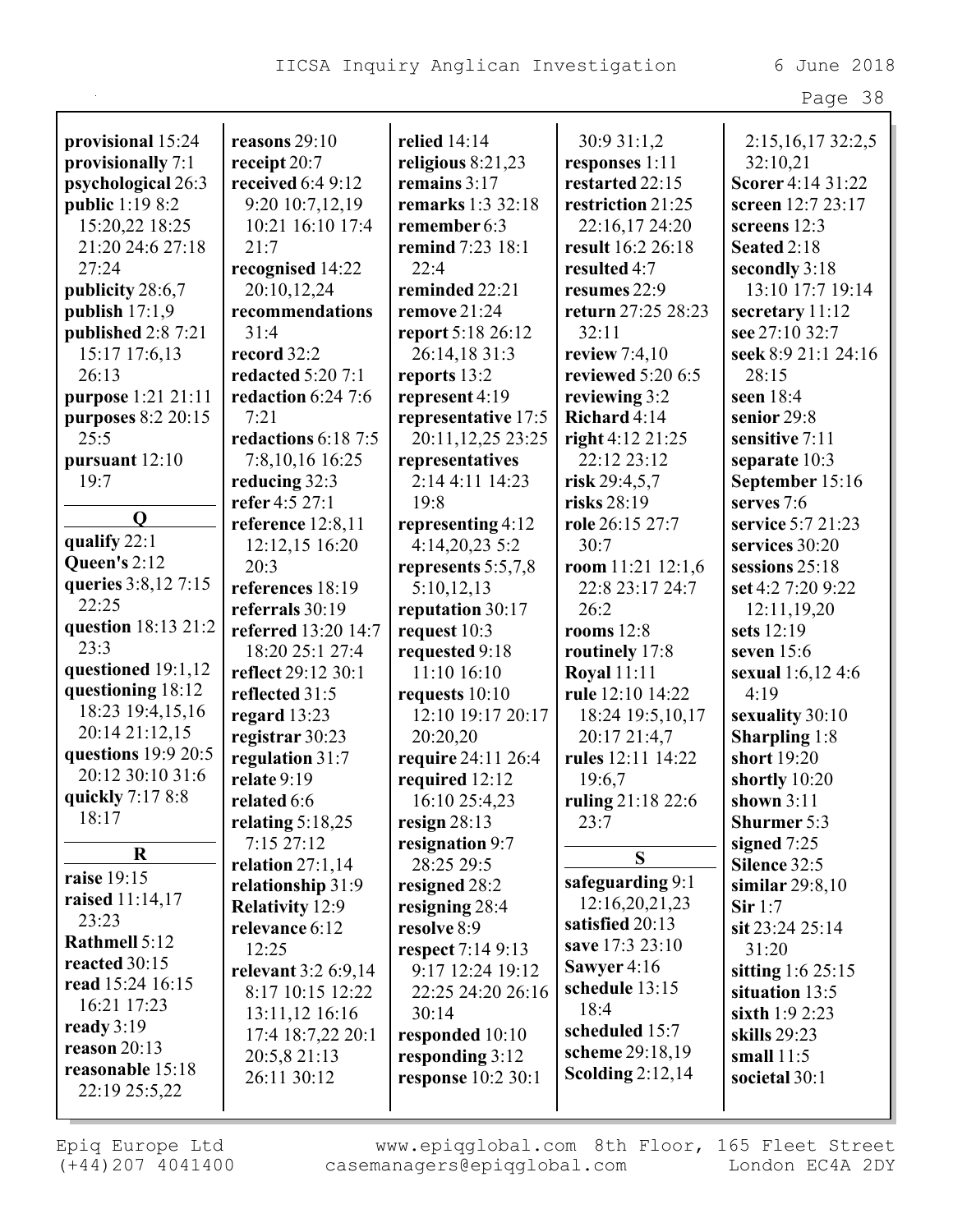|                      |                        |                           |                      | Page 39            |
|----------------------|------------------------|---------------------------|----------------------|--------------------|
|                      |                        |                           |                      |                    |
| society 29:14,25     | 2:25 3:14 5:19,25      | things 26:21 30:3         | <b>Underwood 5:5</b> | 17:9, 13, 22, 24   |
| solicitor 5:3 23:21  | 6:11 8:7,14,14,23      | think 31:25               | undoubted 29:22      | 21:18,21 22:18     |
| 25:7                 | 12:25 15:2 16:17       | thirdly 2:2 3:21          | unexpected 21:9      | 23:2,4             |
| solicitors 5:6 11:12 | 17:3, 14, 21 18:3, 9   | 13:15 17:10               | unfortunately 18:5   | Wednesday 1:1      |
| somebody 22:12       | 19:24 22:5             | three 1:15 32:3           | unique 12:8,11       | week 6:19 10:19    |
| soon 14:10 16:13     | subject 7:24 16:2      | three-minute 22:6         | 20:3                 | 11:3,4 19:18       |
| 22:18 25:7           | 27:22                  | threefold 1:21            | unrepresented        | 20:17              |
| sought $8:13$        | submissions 2:16       | thrust $19:25$            | 14:24 20:25          | weeks 1:15 11:19   |
| speak $2:15$         | 15:14, 15, 15, 17      | Thursday 9:24             | update 1:21 2:13     | welcome 1:3,9      |
| speaking 29:23       | 16:9 17:4 25:9,12      | 16:8                      | 11:18                | 32:18              |
| special 21:17 23:6   | 31:19 32:21            | time 1:14 5:17 7:14       | uploaded 23:1        | welcomed 20:18     |
| specialist 30:19     | subsequently 9:3       | 15:11 16:12,14            | use 11:23 13:14      | wide 15:21         |
| specific 20:3 22:16  | 29:14                  | 18:2,5,21 19:21           | useful 7:17 20:19    | wider 30:1 31:6    |
| specifically 9:19    | sufficient 18:2        | 20:6 29:14 30:13          | usually $23:2$       | William 4:18       |
| 25:4                 | supplement 15:14       | 32:3                      |                      | willing $24:15$    |
| speedy 10:9          | supplied $2:1$         | timescale 15:18           | V                    | willingness 11:13  |
| staff $9:9$          | support 24:11,15       | timetable 3:18,20         | v30:9                | wish 2:15 15:14    |
| stage 5:21 20:16,22  | 24:17 26:4 30:19       | 16:3,6                    | various 4:23 25:12   | 20:16 25:11 26:7   |
| stand 17:19          | 30:20                  | timetabling 3:22          | 28:23                | 31:19,22           |
| standing 31:19       | survivor 4:10 17:8     | today 12:4 29:9           | vast 6:22            | wishes 3:9 15:4    |
| stands 17:21         | 18:8 23:10 26:7        | 31:17 32:10               | vi 30:11             | 27:13              |
| start 15:6 18:15     | survivors $4:13,15$    | today's $1:174:4$         | victim 4:10 17:8     | witness 3:19,19,21 |
| 19:18                | 4:19 10:1              | Todd 27:12                | 18:7 26:6            | 8:11,169:20,25     |
| state 19:11          | Sussex 5:5             | topics 18:12 20:8         | victims $4:13,15$    | 10:4,21 11:5,10    |
| statement $10:21,24$ | synthesis $12:15$      | 26:24                     | 10:1 23:10           | 12:5 13:25 14:2,3  |
| 11:10 14:3,14,25     | system $12:2,9$        | transcribers 25:17        | videolink 24:22      | 14:4,5,9,13,16     |
| 15:5 16:23 17:6,7    |                        | transcript $2:10$         | <b>Videos 23:3</b>   | 15:24 16:7,14,18   |
| 17:12 32:10          | T                      | transcripts 23:1          | vii 30:15            | 16:23 17:2,5,16    |
| statements 3:19,20   | take 2:5 7:23 9:13     | treated 29:9              | violate 21:25        | 17:23,24 18:6,21   |
| 3:21 8:16 9:20,22    | 14:15 22:19 26:25      | trial 4:7                 | violates 22:12       | 18:22,25 19:8,10   |
| 9:25 10:4 11:5       | 28:1 29:6              | trust $19:25$             | visible $23:18$      | 19:12, 13, 22 20:6 |
| 14:4 15:7,9,13       | taken 3:7 7:14         | try $8:9$                 | volunteers 1:13      | 20:9 21:2,5 23:22  |
| 16:15,18 17:2,16     | 19:14 27:14,15         | turn 21:17                | W                    | 23:24 24:16,18,23  |
| 17:24,24 18:17       | 28:9 29:6 31:3         | <b>Turning 5:1,4 8:11</b> |                      | 24:25              |
| steps 3:6 9:12       | team $3:1,7,9$ 5:17    | 11:20 14:18 15:20         | waiting 24:9         | witness's $21:7$   |
| 14:15 22:20 25:13    | 6:9,25 7:16,20 8:8     | 23:6 26:9                 | waits $22:15$        | witnesses 1:22     |
| 26:25 28:1 29:3,6    | 11:22 12:13 13:6       | <b>Two 10:7</b>           | waived 4:17 23:12    | 15:22,25 16:3,4    |
| 31:3                 | 27:13 32:6             | type $12:23$              | <b>Wales</b> 11:11   | 16:21 18:4,10,19   |
| strand 2:21          | team's $10:16$         |                           | warning $22:3,13$    | 19:4 22:21,24      |
| streaming $21:23$    | teams 3:10,13 24:5     | U                         | watch $24:8$         | 23:9, 16, 18 24:3  |
| Street 26:2          | terms $31:2$           | understand 17:14          | way 8:5 10:9 15:15   | 24:10,21 25:23     |
| structure 8:20       | testimony 24:4,8       | 29:1                      | 19:1 25:6 26:22      | 26:1               |
| 17:17                | thank $3:9,15\,32:2,7$ | undertaken 3:13           | <b>Wayne 10:25</b>   | women 30:14        |
| studies 6:13 12:18   | 32:9,11                | 3:18 32:8                 | web 30:7             | <b>Wood 4:22</b>   |
| study $1:16,18,19$   | themes 3:23            | undertaking 7:25          | website 2:9 7:22     | work 1:22 3:14 8:9 |
|                      |                        |                           | 15:18 16:24 17:2     |                    |